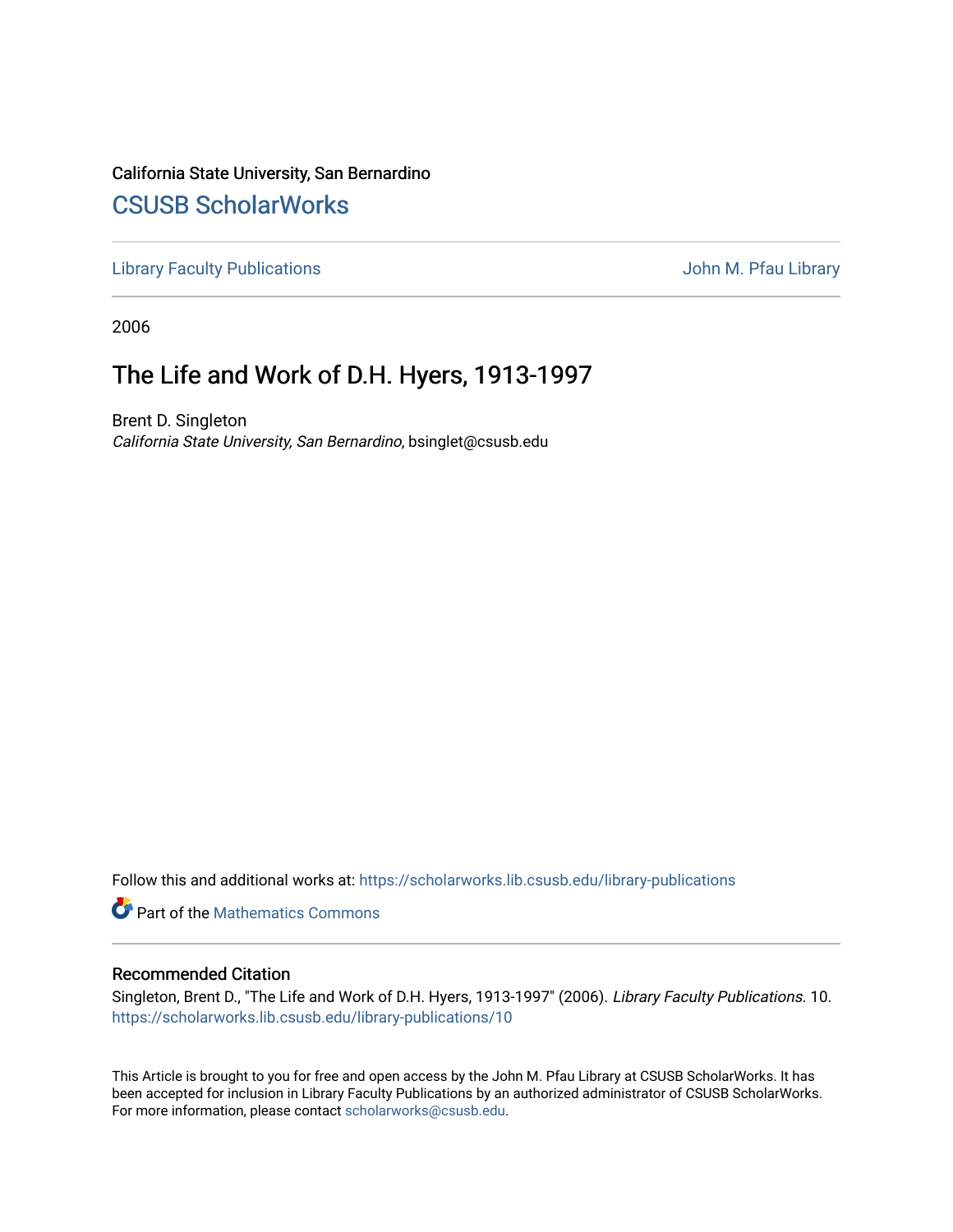# **THE LIFE AND WORK OF D.H. HYERS, 1913-1997**

## BRENT D. SINGLETON

#### California State University, San Bernardino

Published in *Nonlinear Functional Analysis and Applications*, Vol. 11, No. 5, 2006, pp. 697-732.

ABSTRACT. The following is a sketch of the life and work of Donald Holmes Hyers, Professor Emeritus from the University of Southern California. The theorem put forth by Hyers in 1941 concerning linear functional equations has gained a great deal of interest over the past two decades. Hundreds of articles have been written citing his works, many of which have furthered the theorem. This paper contains a brief description of Hyers' theorem, a biographical essay and an extensive bibliography of Hyers' work and works citing the Hyers theorem or the D.H. Hyers–S.M. Ulam–Th.M. Rassias theorem or related subjects of almost the last three decades. The author of this paper is the grandson of D.H. Hyers.

#### **1. The Theorem**

We quote from the book of Donald H. Hyers, George Isac and Themistocles M. Rassias, *Stability of Functional Equations in Several Variables*, Birkhäuser, Boston, Basel, Berlin, 1998. S.M. Ulam in the year 1960 for very general functional equations asked the following question: "When is it true that the solution of an equation differing slightly from a given one, must of necessity be close to the solution of the given equation?" Similarly, if we replace a given functional equation by a functional inequality, when can one assert that the solutions of the inequality lie near the solutions of the strict equation? The following problem of this kind had been formulated by Ulam during a talk before a Mathematical Colloquium at the University of Wisconsin, Madison, in the year 1940. "Given a metric group  $G(.,\rho)$ , a number  $\varepsilon > 0$  and a

<span id="page-1-0"></span><sup>2000</sup> Mathematics Subject Classification: 39B82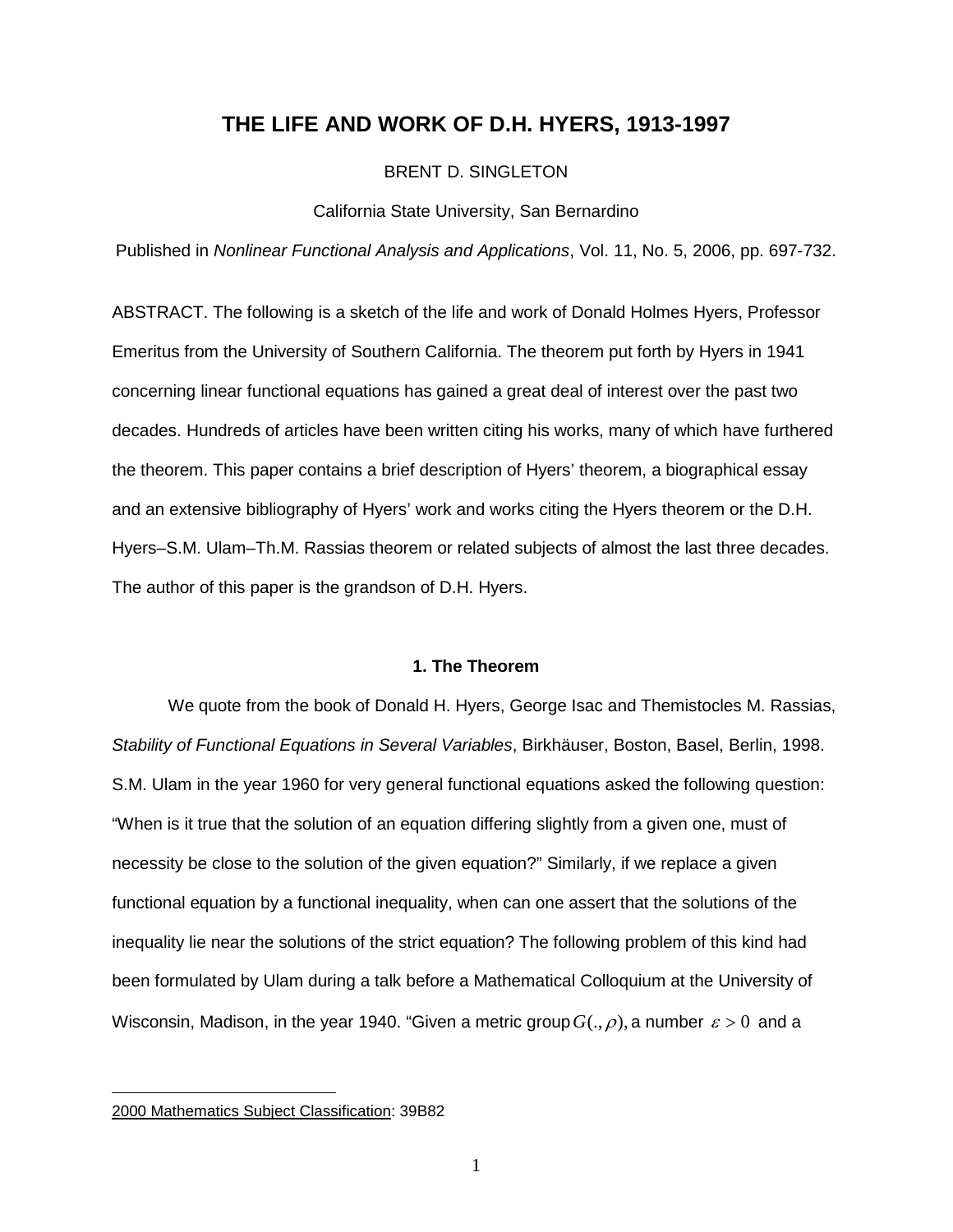mapping  $f: G \to G$  which satisfies the inequality  $\rho(f(x \cdot y), f(x) \cdot f(y)) < \varepsilon$  for all  $x, y$  in  $G$ , does there exist an automorphism  $a$  of  $G$  and a constant  $k > 0$ , depending only on  $G$ , such that  $\rho(a(x), f(x)) \leq k\varepsilon$  for all *x* in *G* ?"

If the answer is affirmative, we would call the equation  $a(x \cdot y) = a(x) \cdot a(y)$  of automorphism *stable*.

In trying to solve problems of this kind, most authors have considered homomorphisms between different groups or vector spaces, rather than automorphisms, for perturbations. In the year 1941, D.H. Hyers (On the stability of the linear functional equation, Proc. Nat. Acad. Sci. USA 27 (1941), 222-224) dealt with  $\underline{\varepsilon}$ -additive mappings  $f : E_1 \to E_2$  between Banach spaces, i.e. *f* must satisfy the inequality  $|| f(x + y) - f(x) - f(y)|| < \varepsilon$  for all *x*, *y* in *E*<sub>1</sub>.

D.H. Hyers had shown that there exists an additive function  $a : E_1 \rightarrow E_2$  satisfying the property  $\|a(x) - f(x)\| \leq \varepsilon$ . Thus, in this special case,  $k = 1$ . Here the Cauchy equation

 $f(x + y) - f(x) - f(y) = 0$  is stable. Moreover, the relation between *f* and *a* is given by the formula

$$
a(x) = \lim_{n \to \infty} \frac{f(2^n x)}{2^n}.
$$

A method leading to such a formula is called a direct method.

The matter rested there until the year 1978, when Th.M. Rassias (*On the stability of the linear mapping in Banach spaces*, Proc. Amer. Math. Soc. 72 (1978), 297-300) considered a generalized version of Hyers' result, which permitted the Cauchy difference to become unbounded. That is, Th.M. Rassias assumed that

$$
||f(x + y) - f(x) - f(y)|| \le ||x||^p + ||y||^p \cdot \varepsilon
$$
 (\*)

Key words and phrases: Donald H. Hyers, Homomorphism, functional equation, Hyers-Ulam stability,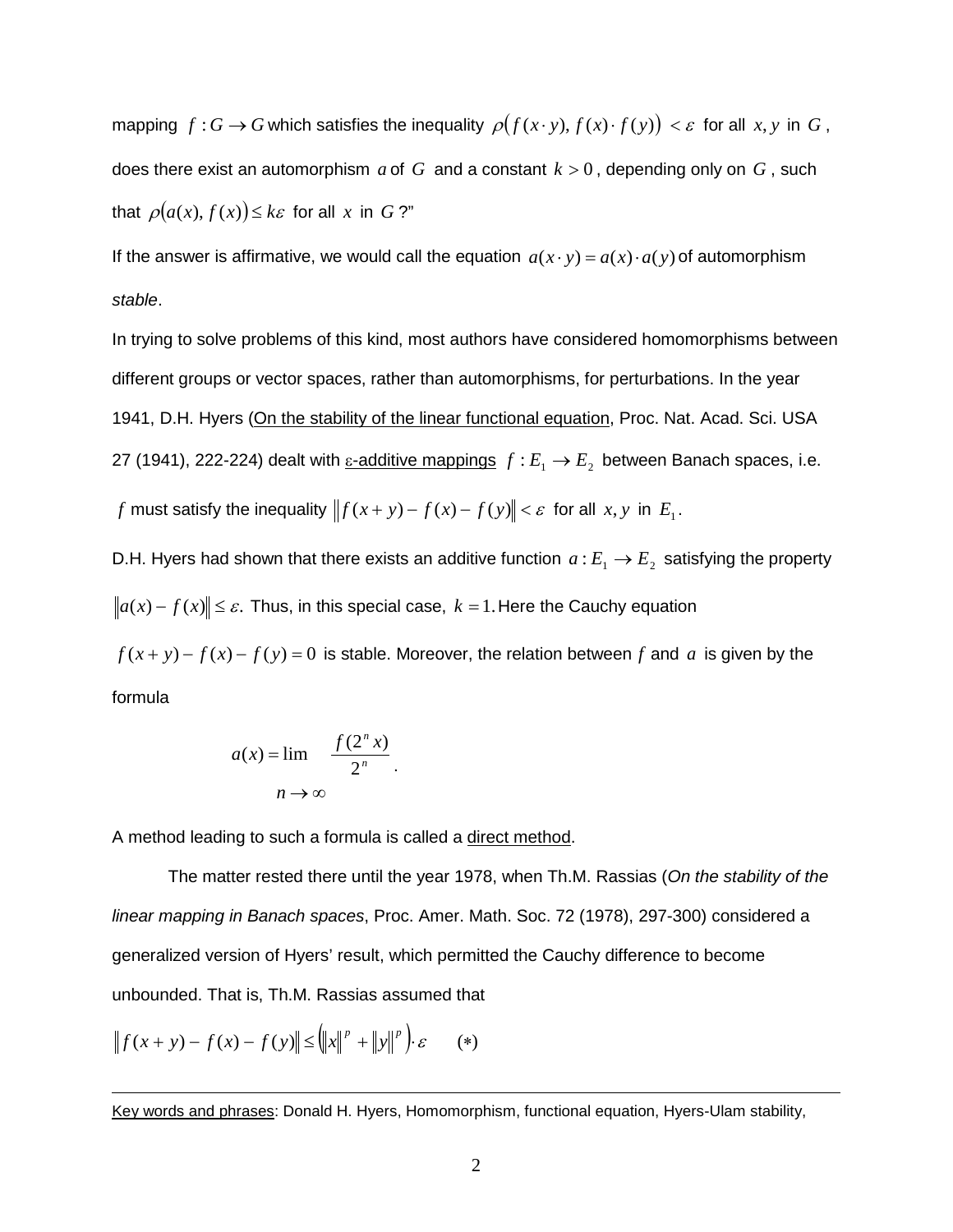for all  $x, y$  in  $E_1$ , where  $o \leq p < 1$ .

By using a direct method, he showed that, in this case too, there is an additive function *a* from  $E_1$  to  $E_2$  given by the same formula as before such that

$$
\|a(x) - f(x)\| \le k \, \mathcal{E}.\bigg(\|x\|^p\bigg),\,
$$

where k depends on  $p$  as well as  $\varepsilon$ .

This result was later extended to all  $p \neq 1$  by a number of mathematicians.

In 1990, Th.M. Rassias during the  $27<sup>th</sup>$  International Symposium on Functional Equations asked the question whether a Hyers-Rassias stability theorem can also be proved for  $p \ge 1$ . In 1991, Z. Gajda (*On stability of additive mappings*, Internat. J. Math. and Math. Sci. 14 (1991), 431-434) following the same approach as in Th.M. Rassias's paper, published in the year 1978, provided an affirmative solution to this question for *p* > 1. The inequality (∗) has provided a lot of influence in the development of what is widely known today with the term *Hyers-Ulam-Rassias stability* of functional equations. Beginning around the year 1980 the topic of *approximate homomorphisms* or the *Hyers-Ulam-Rassias stability of homomorphisms*, was extensively studied by a number of mathematicians worldwide. For an extensive account in the subject the reader is referred to the following works and references cited there in:

- D.H. Hyers, *The Stability of homomorphisms and related topics*, in: Global Analysis-Analysis on Manifolds (Th.M. Rassias, ed.), Teubner, Leipzig, 1983, pp. 140-153.
- D.H. Hyers, *Polynomial operators*, in: Topics in Mathematical Analysis (Th.M. Rassias, ed.) World Scientific Publ. Co., Singapore, New Jersey, London, Hong Kong, 1989, pp. 410-444.

Hyers-Ulam-Rassias stability, Banach spaces.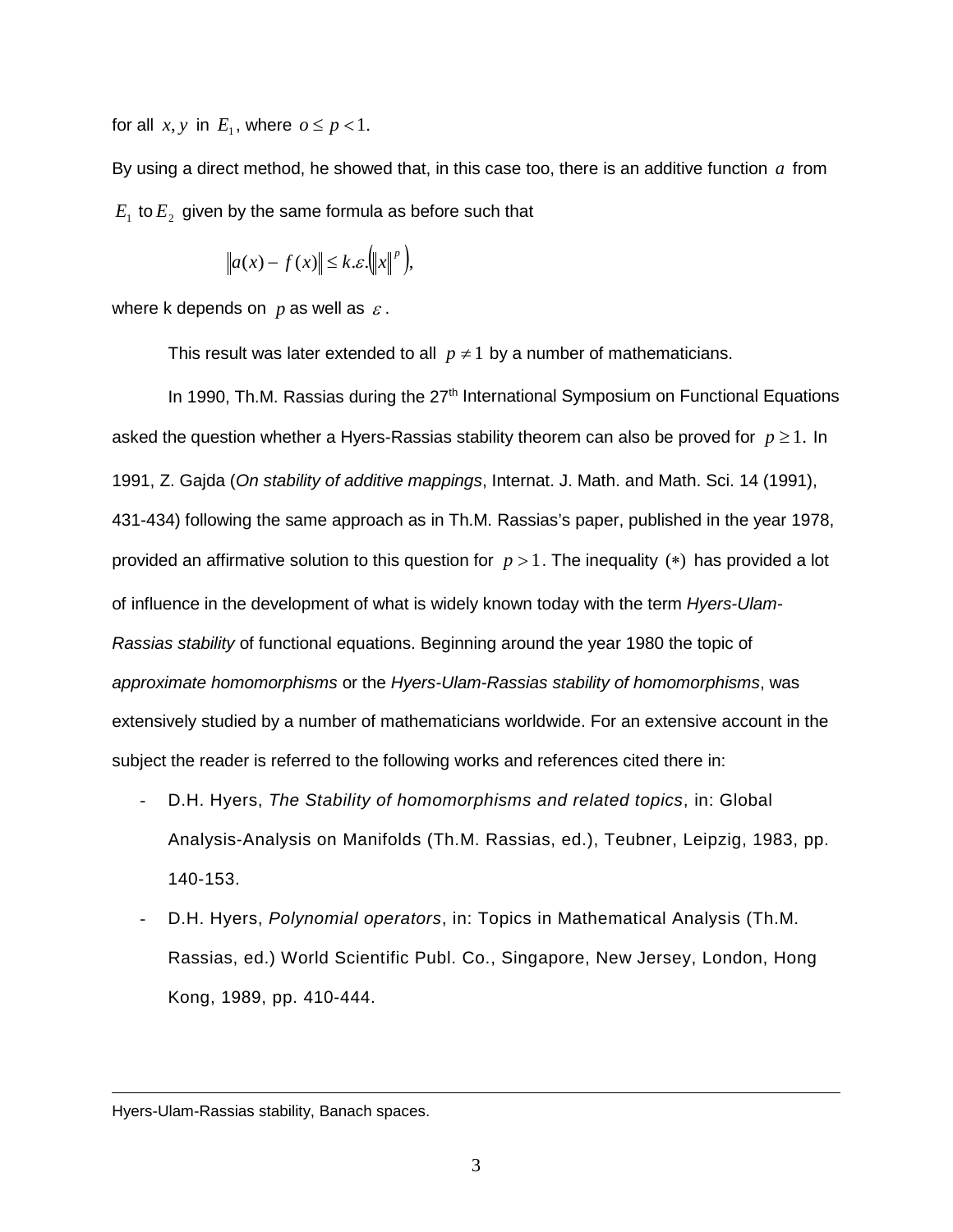- D.H. Hyers and Th.M. Rassias, *Approximate homomorphisms*, Aequat. Math. 44 (1992), 125-153.
- D.H. Hyers, G. Isac and Th.M. Rassias, *Stability of Functional Equations in Several Variables*, Birkhäuser, Boston, Basel, Berlin, 1998.
- Th.M. Rassias, *On the stability of functional equations and a problem of Ulam*, Acta Appl. Math. 62 (2000), 23-130.
- Th.M. Rassias and J. Tabor, *What is left of Hyers-Ulam stability?*, Journal of Natural Geometry 1 (1992), 65-69.
- V. Faĭziev, Th.M. Rassias and P.K. Sahoo, *The space of* (<sup>ψ</sup> , <sup>γ</sup> ) *-additive mappings on semigroups*, Trans. Amer. Math. Soc. 354 (11) (2002), 4455-4472.
- Th.M. Rassias and J. Tabor (eds.), *Stability of Mappings of Hyers-Ulam Type*, Hadronic Press Inc., Florida, 1994.
- S.-M. Jung, *Hyers-Ulam-Rassias Stability of Functional Equations in Mathematical Analysis*, Hadronic Press Inc., Florida, 2001.
- S. Czerwik, *Functional Equations and Inequalities in Several Variables (Part II: Ulam-Hyers-Rassias Stability of Functional Equations)*, World Scientific Publ. Co., New Jersey, London, Singapore, Hong Kong, 2002.
- S. Czerwik (ed.), *Stability of Functional Equations of Ulam-Hyers-Rassias Type* (A volume dedicated to the 25 years since the publication of Th.M. Rassias's theorem), Hadronic Press, Inc., Florida, 2003.
- S.-M. Jung, *Hyers-Ulam-Rassias Stability*, Encyclopaedia of Mathematics, Supplemnet Vol. III, Kluwer Academic Publishers, Dordrecht, Boston, London, 2001, pp. 194-196.
- C. Park, *On the stability of the linear mapping in Banach modules*, J. Math. Anal. Appl. 275 (2002), 711-720.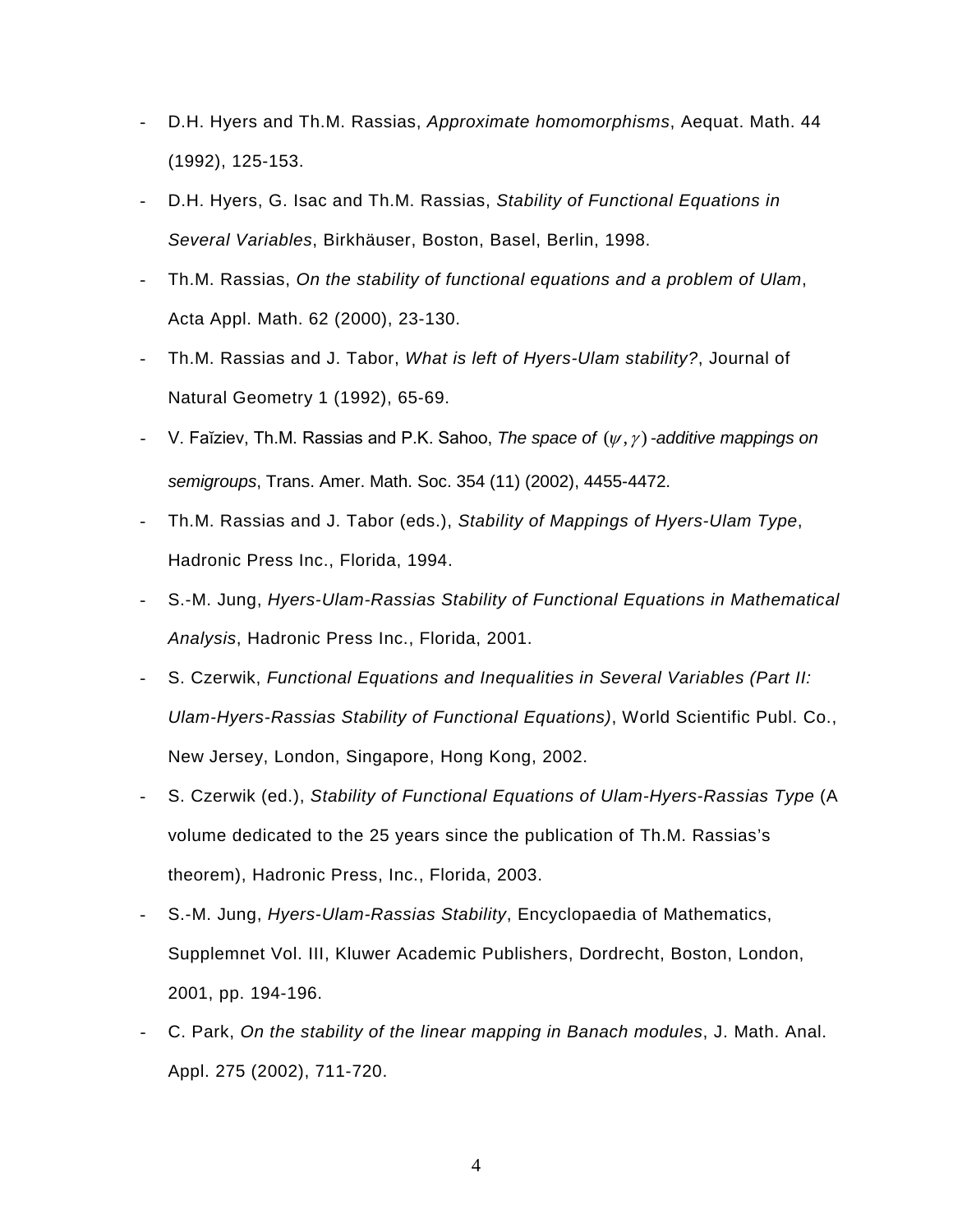During the last twenty years several results concerning the Hyers-Ulam-Rassias stability of various functional equations have been obtained, and a number of definitions of stability have been introduced. The subject has gained a lot of interest among mathematicians doing active research work in functional equations, functional analysis, algebra, topology and their various applications.

### **2. D.H. Hyers**

Donald Holmes Hyers was the only child of Charles (1888-1929) and Faith Hyers (1887- [1](#page-5-0)966), born on April 1, 1913 in Los Angeles, California<sup>1</sup>. His father was an engineer, his mother a freelance fiction writer and piano teacher. From an early age his mother encouraged his academic studies, resulting in advanced reading and math skills. Upon entering formal schooling the teachers decided that Hyers would skip two grades and begin in grade 3. This was somewhat traumatic for him; the already diminutive child was dwarfed by his older classmates and taunted with the moniker, "little man." Undeterred, he continued to excel academically and began pursuing his musical interests as well. He quickly established himself as an accomplished flutist, able to play several versions of the instrument.

In 1924, Hyers' father was stricken with an unknown debilitating illness. The family were practicing members of Christian Science faith and refused all modern medical attention. As his condition worsened he was unable to work, forcing his wife to seek full time employment for the first time. She was able to draw upon her many years of writing experience to procure a position as publicist for the Los Angeles Public Library.<sup>[2](#page-5-1)</sup> Not long after this Hyers entered Los Angeles High School where he maintained high academic achievement despite the circumstances of his family. His father remained ill throughout the high school years until he died in 1929.

<span id="page-5-0"></span><sup>&</sup>lt;sup>1</sup> Personal accounts of Hyers' life come from interviews with his daughter, Diane Kert.

<span id="page-5-1"></span><sup>2</sup> Faith Hyers remained with the Los Angeles Public Library for 23 years and became well known for writing articles in various publications and hosting a radio show in the late 1930s.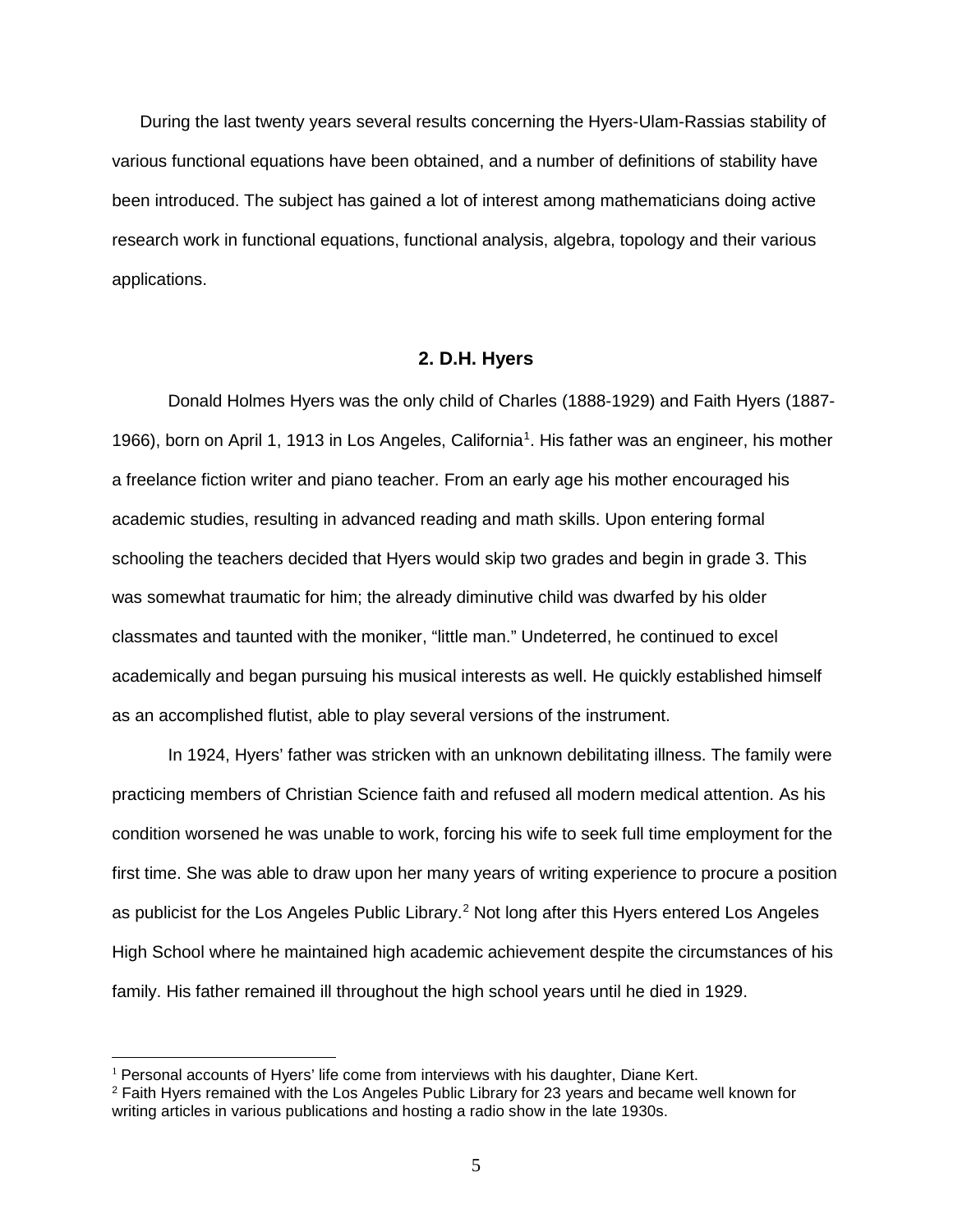The following fall, at the age of 16, Hyers enrolled at the University of California, Los Angeles (UCLA), joining the first class to begin studies at the newly-opened Westwood campus. He was torn between majoring in music or mathematics, however, he chose mathematics, realizing that he could pursue his musical interests outside of academia. He received his AB in 1933 and his MA in 1934. Hyers then enrolled at the California Institute of Technology (CalTech) for his doctoral studies in mathematics. There he studied under Aristotle Michal for his dissertation entitled *Integrals and Functional Equations in Linear Topological Spaces*. During his time at CalTech he often publicly played the flute in a quartet. In addition, he enjoyed camping and hiking in the national parks of southern and central California.

After graduating *summa cum laude* in 1937, Hyers took a teaching position at the University of Wisconsin, Madison. The next five years had a dramatic effect on both his personal and professional life. Early on in his stay he was introduced to his future wife, Wanda Deeming (1913-1979), a physical therapist from Massachusetts. They were married in 1940 and in the fall of that same year he met his friend and future colleague, Stanislaw M. Ulam (1909- 1986). Ulam held a lecture for the University's Mathematics Club, where he discussed many of the unsolved problems in mathematics. $3$  The lecture intrigued Hyers and inspired him to tackle one of Ulam's own problems. The resulting work, *On the Stability of the Linear Functional*  Equation<sup>[4](#page-6-1)</sup>, partially solved Ulam's problem concerning the stability of homomorphisms. Ulam later joined the faculty at Wisconsin in 1941. In his memoirs Ulam wrote that Hyers "…had persistence in thinking about problems and an ability to continue to push the train of thought on a specific problem."[5](#page-6-2)

In 1942 Hyers returned to California, settling in Pasadena where he was assigned as a research fellow in mechanical engineering at CalTech for the National Defense Research

<span id="page-6-2"></span><span id="page-6-0"></span><sup>3</sup> D.H. Hyers, Some recollections of Stanislaw M. Ulam, in: *Stability of Mappings of Hyers-Ulam Type* (Th.M. Rassias and J. Tabor, eds.), Hadronic Press, Palm Harbor, FL, 1994, p. 1.

<span id="page-6-1"></span><sup>4</sup> D.H. Hyers, On the stability of the linear functional equation, *Proc. Nat. Acad. Sci. USA* 27 (1941), 222– 224.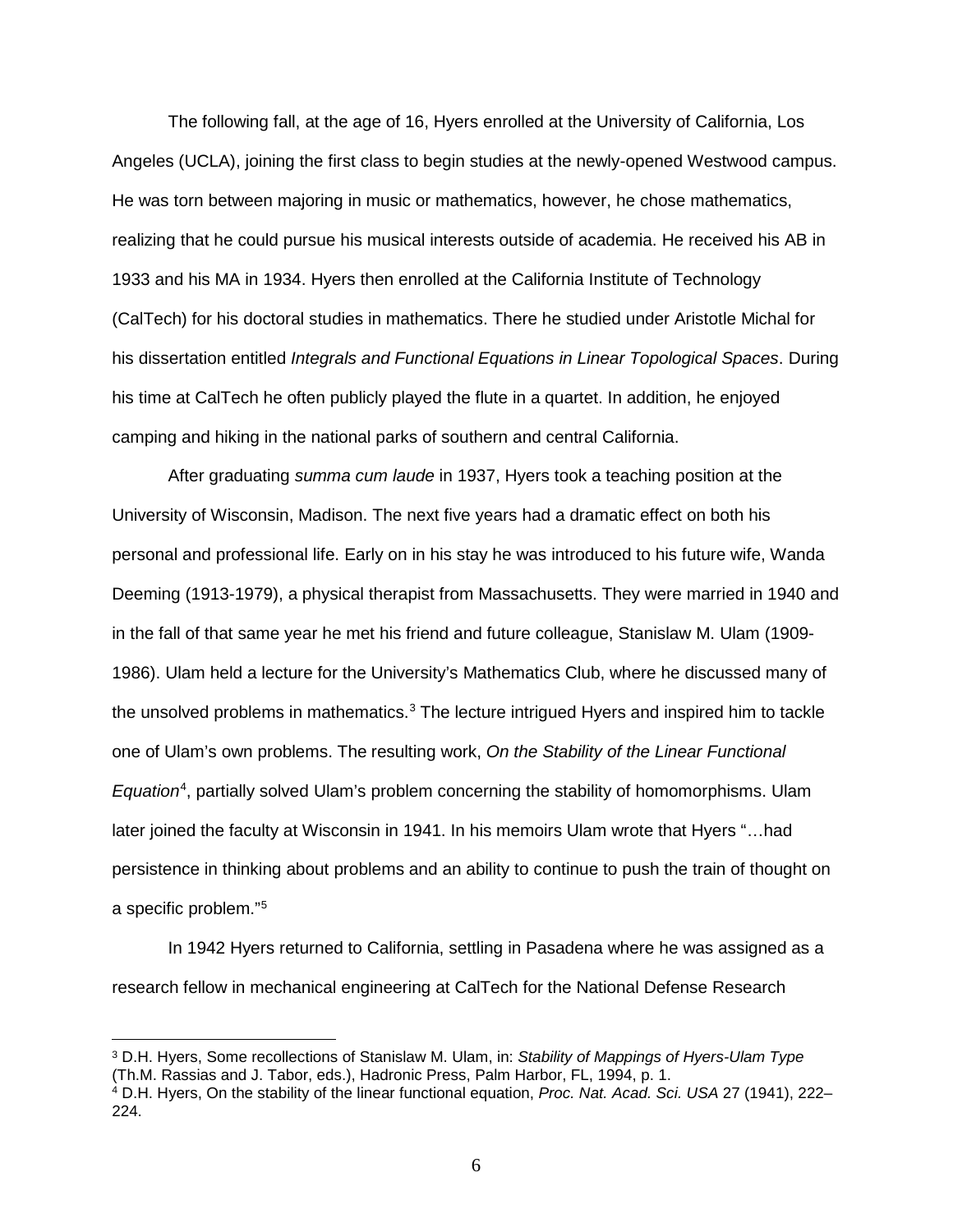Committee (NDRC). The NDRC, based in Los Alamos, New Mexico, was formed in 1940 under the direction of noted scientist, Vannevar Bush (1890-1974). Their task was "…to co-ordinate, supervise, and conduct scientific research on the problems underlying the development, production, and use of mechanisms and devices of warfare, except scientific research on the problems of flight."[6](#page-7-0) Hyers worked with other mathematicians and scientists at Los Alamos, including Ulam, but never moved to New Mexico.

Soon after his return to California Hyers' first child, Richard, was born in 1943 and he accepted an associate professor position at the University of Southern California (USC) in 1944. He was quickly named head of the mathematics department the following year, a position he held until 1950. During his tenure he lured Ulam from Los Alamos for a short time in 1945-46<sup>[7](#page-7-1)</sup>. In 1946 his second child, Diane, was born and the growing family moved to the Baldwin Hills section of Los Angeles. Hyers began to attend St. Paul's Presbyterian Church, eventually becoming a deacon and an elder. He had turned to Presbyterianism after the anguish and bitterness he felt concerning his father's death, having sought no attention under the precepts of Christian Science.

In 1947 Hyers was invited to join the Executive Editorial Committee of the revamped *Mathematics Magazine* with Glenn James of UCLA and his old advisor, A.D. Michal. Previously titled *National Mathematics Magazine*, the magazine had ceased publication in Nov. 1945.<sup>[8](#page-7-2)</sup> Hyers remained with the magazine and often contributed to it for over 15 years. In 1951 Hyers was awarded full professorship at USC as he continued his research and publishing. By 1957

<span id="page-7-0"></span><sup>5</sup> S.M. Ulam, *Adventures of a Mathematician*, Charles Scribner's Sons, New York, 1976, p. 131. <sup>6</sup> V. Bush, *Modern Arms and Free Men: A Discussion of the Role of Science in Preserving Democracy*, Simon & Schuster, New York, 1949, back matter.

 $\overline{a}$ 

<span id="page-7-1"></span><sup>7</sup> S.M. Ulam, *Adventures of a Mathematician*, Charles Scribner's Sons, New York, 1976, pp. 172-87.

<span id="page-7-2"></span><sup>8</sup> E. F. Beckenbach, Mathematics Magazine: The first half century, *Math. Mag.* 50 (1977), pp. vii-xxvi)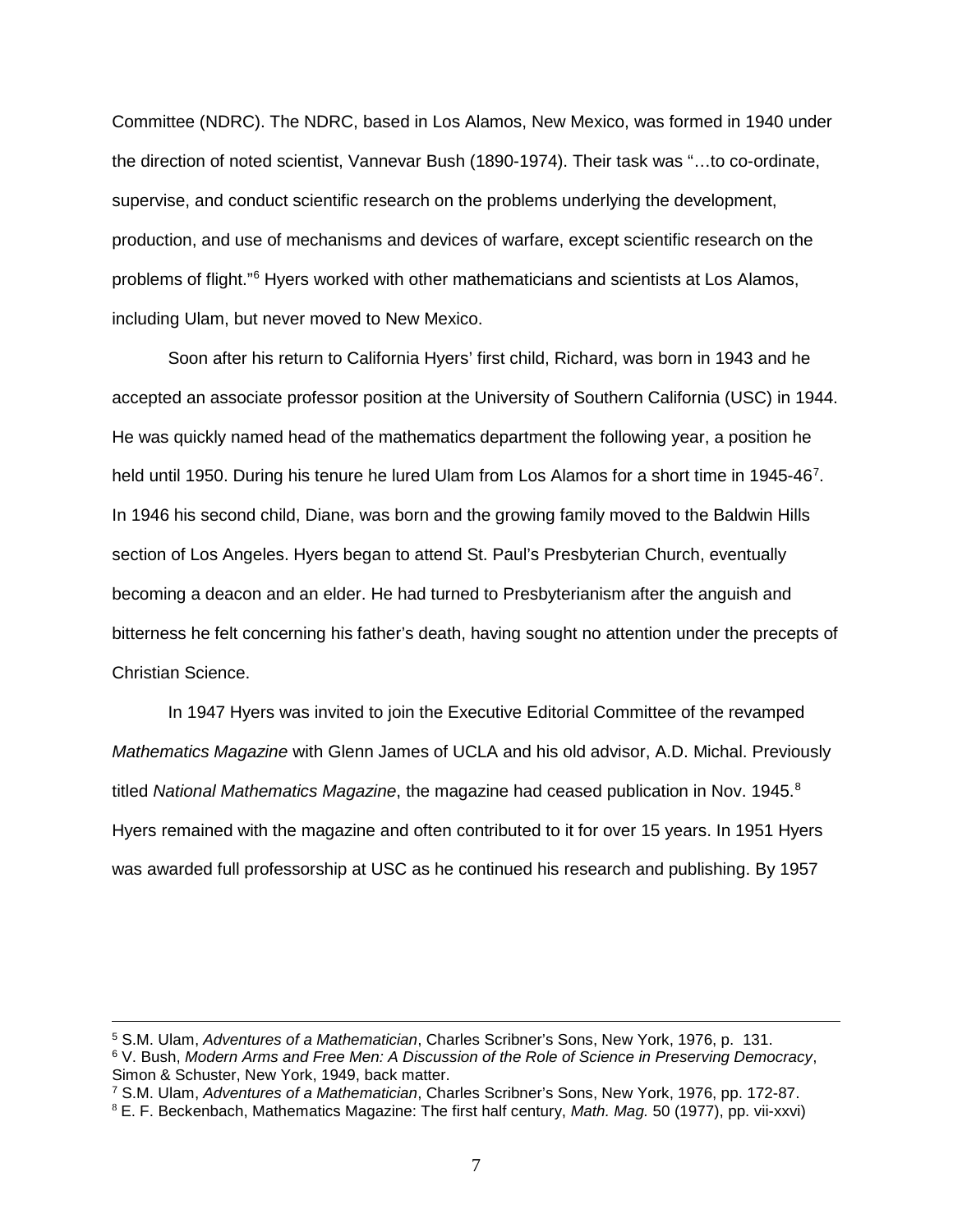Hyers had become the principal investigator for an Office of Naval Research contract awarded to USC, a position that he held for a decade. $9$ 

Having a well-established scholarly record for over two decades, Hyers continued unabated in his research and teaching at USC. In this period he became an ardent supporter of the American Civil Liberties Union and in 1965 publicly urged his colleagues to uphold the democratic principles of the *Bill of Rights*. [10](#page-8-1) The second half of the decade brought dramatic changes in his personal life. He would see his children married and first grandchildren born, but it was the death of his mother in 1966 that affected him most. He was devastated by her passing and drifted into a deep depression requiring several years for recovery.

By the 1970s Hyers' teaching career was winding down and he and his wife moved to Long Beach, CA, preparing for retirement. After 34 years of service at the University of Southern California Hyers' retired with emeritus status in 1978. However, he was unable to enjoy this period because his wife of nearly 40 years was diagnosed with cancer and died in 1979. In order to fight off depression Hyers became active in many organizations, including his church and the USC Retired Faculty Association. In addition, he continued his involvement in the American Mathematical Society, the Mathematical Association of America, the Society for Industrial and Applied Mathematics, Phi Beta Kappa, Sigma Xi, the Caltech Alumni Association, and the USC President's Circle.<sup>[11](#page-8-2)</sup>

In the early 1980s Hyers began an annual tradition of visiting Eugene, Oregon for the Oregon Bach Festival. On one of these occasions he met Roberta Spicer, a widow from Eugene and they married in the fall of 1988. During this same period Hyers began working with Dr. Themistocles M. Rassias of Athens, Greece and his interest in research was rekindled. Hyers wrote to Rassias in 1997 stating: "Themistocles, I thank you from the bottom of my heart for all

<span id="page-8-0"></span><sup>9</sup> *Who's Who in Technology* (Louann Chaudier ,ed.), Research Publications, Woodbridge, Conn., 1986, vol. 5, p. 294.

<span id="page-8-2"></span><span id="page-8-1"></span><sup>10</sup> Mathematician Donald Holmes Hyers Dies at 84, *University of Southern California Chronicle*, May 19, 1997, p. 7.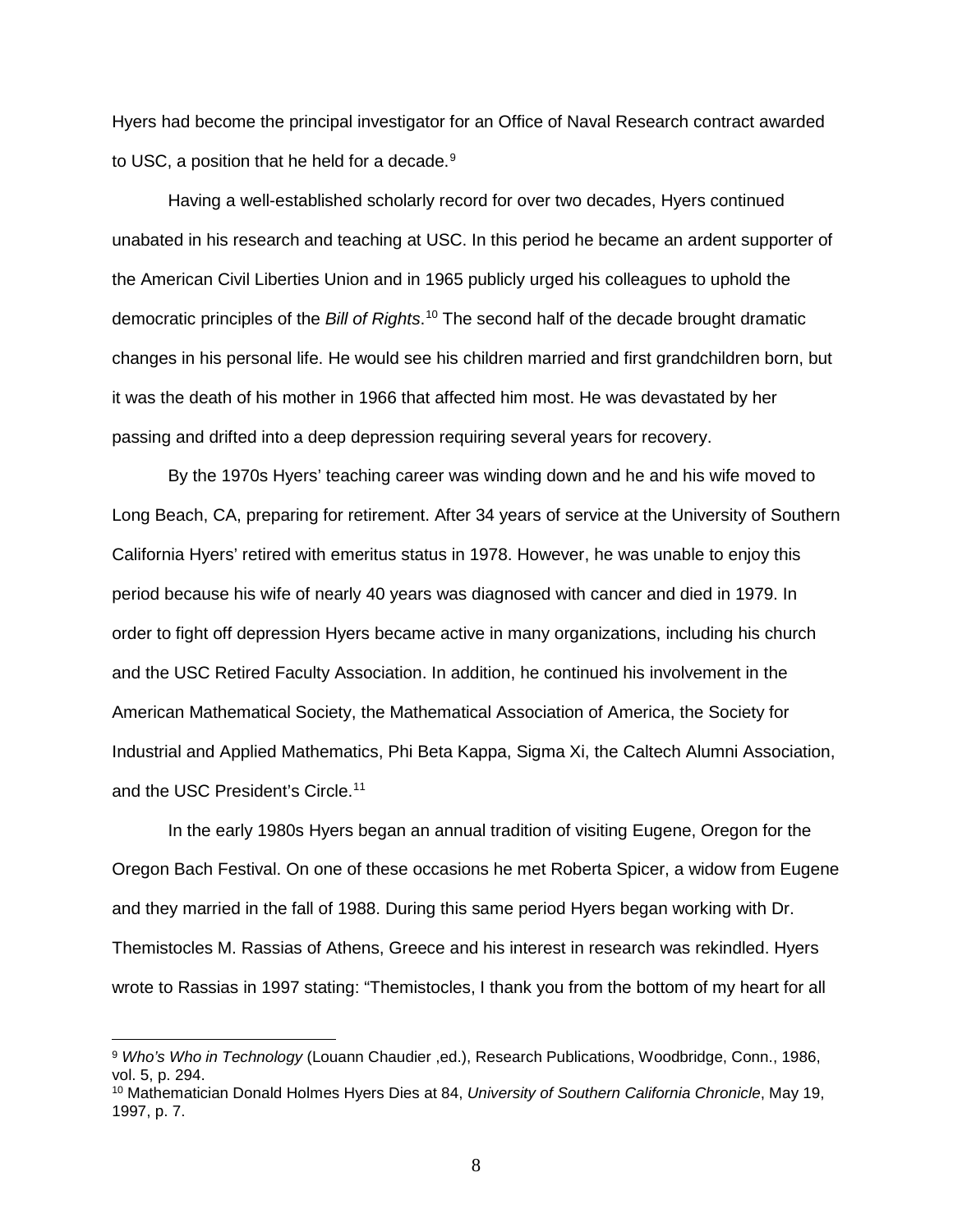your work and support…I may say that I have enjoyed a real stimulus to continue to do mathematics because of your correspondence including the many new problems you asked me about."[12](#page-9-0) He began publishing more often, co-editing and co-authoring several books and articles with Themistocles M. Rassias and George Isac in the mid-1990s. In March of 1997 Hyers was hospitalized when he became suddenly ill with complications from leukemia. Within a few weeks he died on April 13 at the age of 84. He was survived by his two children, four grandchildren and two great grandchildren.

# **3. Works by Donald H. Hyers**

D.H. Hyers, G. Isac and Th. M. Rassias, Stability of Functional Equations in Several Variables, Birkhäuser, Boston, 1998.

D.H. Hyers, G. Isac and Th. M. Rassias, On the asymptoticity aspect of Hyers–Ulam stability of mappings, Proc. Amer. Math. Soc. 126 (1998), 425-430.

D.H. Hyers, G. Isac and Th. M. Rassias, Topics in Nonlinear Analysis & Applications, World Scientific, River Edge, NJ, 1997.

D.H. Hyers, Some recollections of Stanislaw M. Ulam, in: Stability of Mappings of Hyers-Ulam Type (Th.M. Rassias and J. Tabor, eds.), Hadronic Press Inc., Palm Harbor, FL, 1994, p. 1.

D.H. Hyers and Th. M. Rassias, Approximate homomorphisms, Aequat. Math. 44 (1992), 125- 153.

D.H. Hyers, Polynomial operators, in: Topics in Mathematical Analysis (Th.M. Rassias, ed.), World Scientific, Teaneck, NJ, 1989, pp. 410-444.

D.H. Hyers, Stability of minimum points for problems with constraints, in: Differential Geometry, Calculus of Variations, and Their Applications (G.M. Rassias and Th.M. Rassias, eds), Dekker, New York, 1985, pp. 283-289.

D.H. Hyers, The stability of homomorphisms and related topics, In: Global Analysis-Analysis on Manifolds (Th. M. Rassias, ed.), B.G. Teubner, 1983, pp. 140-153.

D.H. Hyers, A note on Fréchet's definition of "polynômes abstraits", Houston J. Math. 4 (1978), 359-362.

D.H. Hyers, On the stability of minimum points, J. Math. Anal. Appl. 62 (1978), 530-537.

 $11$  Ibid.

<span id="page-9-0"></span><sup>&</sup>lt;sup>12</sup> D. H. Hyers, to Th. M. Rassias, 11 March, 1997, Personal files of Th. M. Rassias, Athens, Greece.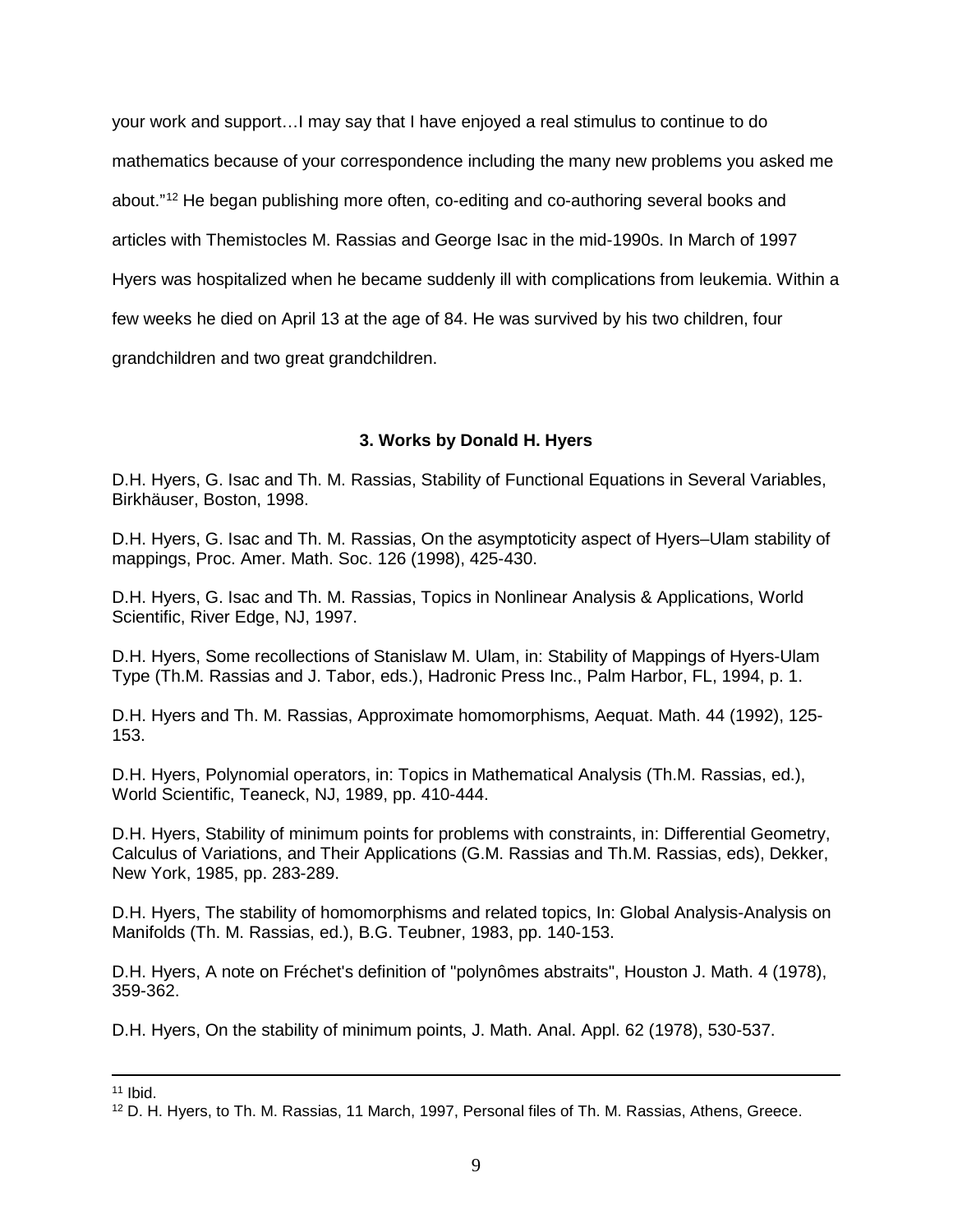D.H. Hyers, Stability of minimum points – preliminary report, Notices Amer. Math. Soc. 23 (1976), A461.

D.H. Hyers, Note on Frechets Definition of Polynomial Operators, Notices Amer. Math. Soc. 22 (1975), A197.

D.H. Hyers, Eigenvalue problem for symmetric homogeneous polynomial operators, Notices Amer. Math. Soc. 21 (1974), A193-4.

D.H. Hyers, On the stability of stationary points, J. Math. Anal. Appl. 36 (1971), 622-626.

D.H. Hyers, Integral equations for nonlinear problems in partial differential equations, in: Nonlinear Partial Differential Equations: A Symposium on Methods of Solution (W. F. Ames, ed.), Academic Press, New York, 1967, pp. 125-140.

D.H. Hyers, Some nonlinear integral equations of hydrodynamics, in: Nonlinear Integral Equations (P.M. Anselone, ed.), Univ. Wisconsin Press, Madison, 1964, pp. 319-344.

D.H. Hyers and W.T. Kyner, The existence of symmetric steady flows near critical speed, Arch. Rational Mech. Anal. 14 (1963), 264-282.

D.H. Hyers, Transformations with bounded *m*th differences, Pacific J. Math. 11 (1961), 591-602.

D.H. Hyers, S.I.M.N.T. (in Teaching of Mathematics), Math. Mag. 32 (1959), 203-206.

D.H. Hyers and J. A. Ferling, On the local uniqueness problem for periodic surface waves of permanent type in a channel of infinite depth, Math. Mag. 31 (1957), 61-74.

A.D. Michal and D.H. Hyers, Solutions of differential equations as analytic functionals of the coefficient functions, Acta Math. 91 (1954), 75-86.

D.H. Hyers and S.M. Ulam, On the stability of differential expressions, Math. Mag. 28 (1954), 59-64.

K.O. Friedrichs and D.H. Hyers, The existence of solitary waves, Bull. Amer. Math. Soc. 60 (1954), 394-395.

K.O. Friedrichs and D.H. Hyers, The existence of solitary waves, Comm. Pure Appl. Math. 7 (1954), 517-550.

D.H. Hyers, Aristotle D. Michal, 1899-1953, Math. Mag. 27 (1954), 237-244.

D.H. Hyers and S.M. Ulam, Approximately convex functions, Proc. Amer. Math. Soc. 3 (1952), 821-828.

D.H. Hyers and S.M. Ulam, Approximately convex functions, Bull. Amer. Math. Soc. 57 (1951), 300-301.

D.H. Hyers, Elementary Differential Equations (in Teaching of Mathematics), Math. Mag. 23 (1950), 193-204.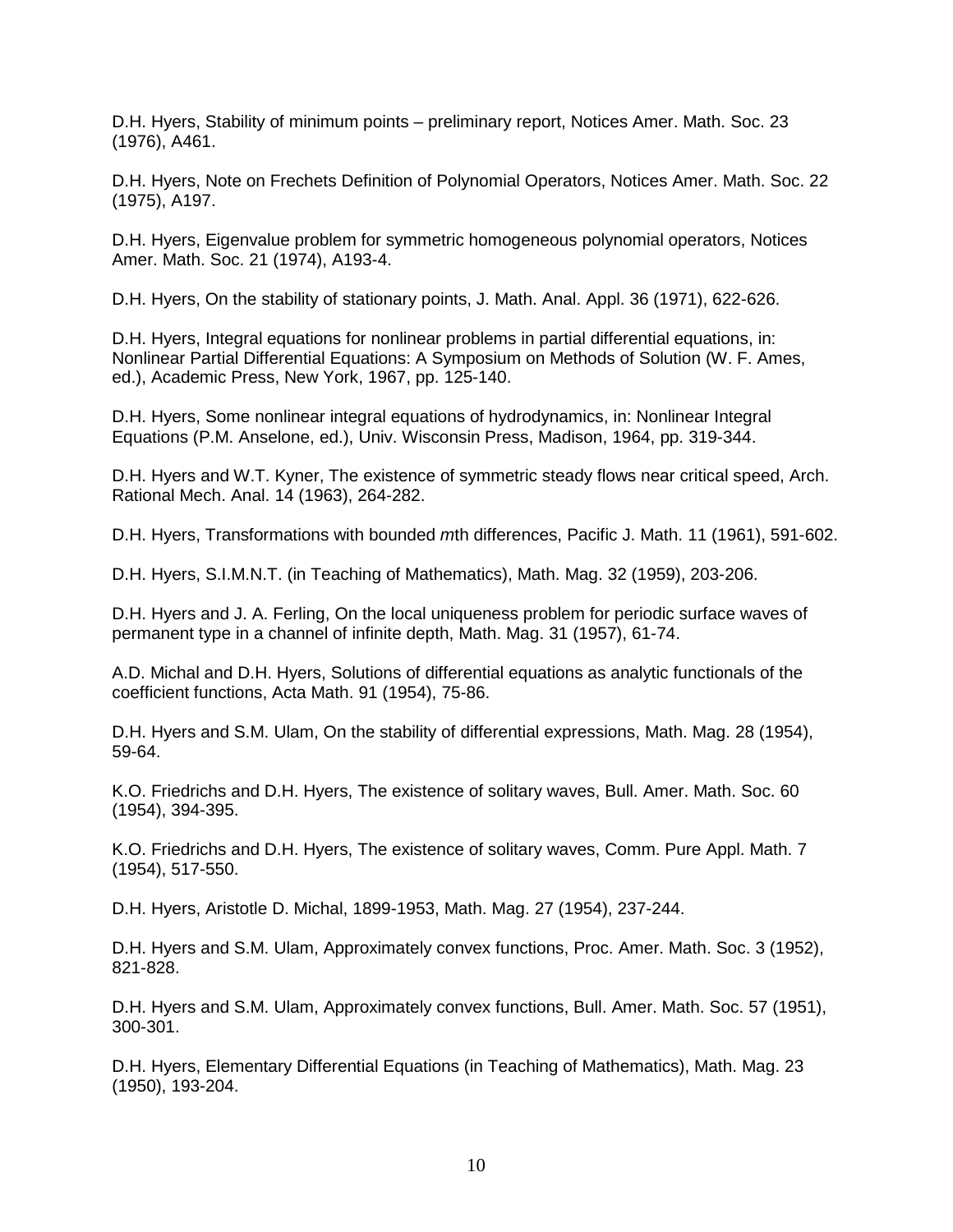D.H. Hyers and S.M. Ulam, Approximate isometries of the space of continuous functions, Ann. Math. 48 (1947), 285-289.

D.H. Hyers and S.M. Ulam, On approximate isometries, Bull. Amer. Math. Soc. 51 (1945), 288- 292.

D.H. Hyers, Linear topological spaces, Bull. Amer. Math. Soc. 51, (1945), 1-21.

D.H. Hyers, A generalization of Fréchet's differential, Revista Ci. (Lima) 47, (1945), 645-663.

D.H. Hyers, On the stability of the linear functional equation, Proc. Nat. Acad. Sci. 27 (1941), 222–224.

D.H. Hyers, A generalization of Fréchet's differential, Proc. Nat. Acad. Sci. 27 (1941), 315-316.

A.D. Michal and D.H. Hyers, General differential geometries with coordinate interspace inner product, Tôhoku Math. J. 46 (1940), 309-318.

D.H. Hyers, Locally bounded linear topological spaces, Revista Ci. (Lima) 41 (1939), 555-574.

D.H. Hyers, Pseudo-normed linear spaces and abelian groups, Duke Math. J. 5 (1939), 628- 634.

A.D. Michal and D.H. Hyers, Second order differential equations with two point boundary conditions in general analysis, Amer. J. Math. 58 (1936), 646-660.

## **4. Works from 1975-2004 Citing the Hyers Theorem or the D.H. Hyers–S.M. Ulam– Th.M. Rassias Theorem or Related Subjects**

R.P. Agarwal, B. Xu and W. Zhang, Stability of functional equations in single variable, J. Math. Anal. Appl. 288 (2003), 852-869.

P. Alestalo, D.A. Trotsenko and J. Väisälä, Isometric approximation, Israel J. Math. 125 (2001), 61-82.

J.R. Alexander, C.E. Blair and L.A. Rubel, Approximate versions of Cauchy's functional equation, Illinois J. Math. 39 (1995), 278-287.

C. Alsina and E. Trillas, On almost distributive Łukasiewicz triplets, Fuzzy Sets and Syst. 50 (1992), 175-178.

C. Badea, C. Cottin and H.H.Gonska, Bögel functions, tensor products and blending approximation, Math. Nachr. 173 (1995), 25-48.

C. Badea, On the Hyers-Ulam stability of mappings; the direct method, In Stability of Mappings of Hyers-Ulam type (Th.M. Rassias and J. Tabor, eds.), Hadronic Press Inc., Palm harbor, FL (1994), pp. 7-13.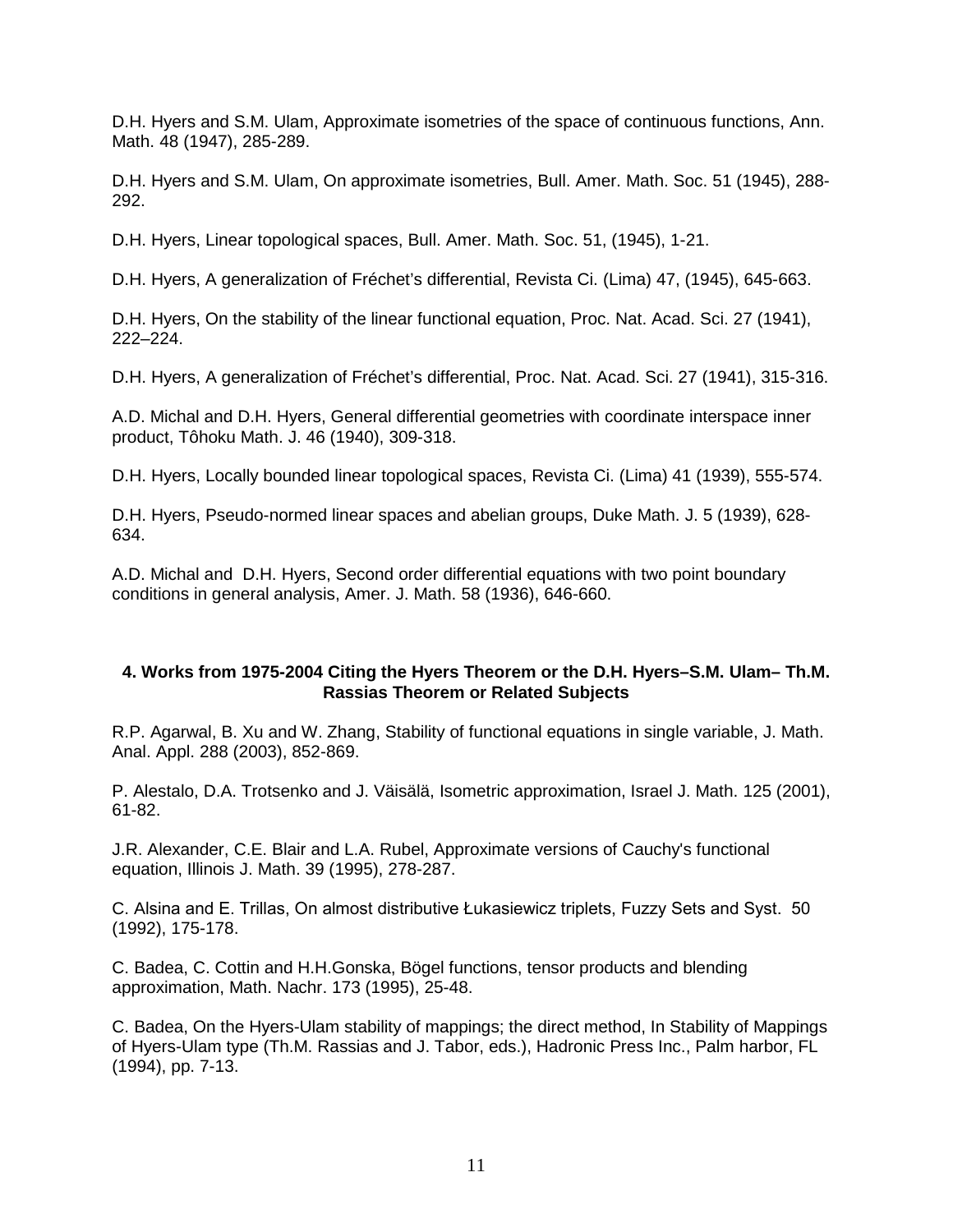R. Badora, R. Ger and Z. Páles, Additive selections and the stability of the Cauchy functional equation, Anziam J. 44 (2003), 323-337.

R. Badora, On approximate ring homomorphisms, J. Math. Anal. Appl. 276 (2002), 589-597.

R. Badora, On Hyers-Ulam stability of Wilson's functional equation, Aequat. Math. 60 (2000), 211-218.

R. Badora, On some Generalized invariant-means and almost approximately additive-functions, Publ. Math. Debrechen 44 (1994), 123-135.

R. Badora, On some generalized invariant means and their application to the stability of the Hyers-Ulam type, Ann. Polon. Math. 58 (1993), 147-159.

J.-H. Bae and W.-G. Park, On the generalized Hyers–Ulam–Rassias stability in Banach modules over a *C*\* -algebra, J. Math. Anal. Appl. 294 (2004), 196-205.

J.-H. Bae and W.-G. Park, On the Hyers-Ulam stability of a quadratic mapping in Banach modules, J. Appl. Math. & Comp. 12 (2003), 351-358.

J.-H. Bae, K.-W. Jun and S.-M. Jung, On the stability of a quadratic functional equation, Kyungpook Math. J. 43 (2003), 415-423.

J.-H. Bae and Y.-S.Jung, The Hyers-Ulam stability of the quadratic functional equations on abelian groups, Bull. Korean Math. Soc. 39 (2002), 199-209.

J.-H. Bae and H.-M. Kim, On the generalized Hyers-Ulam stability of a quadratic mapping, Far East J. Math. Sci. 3 (2001), 599-608.

J.-H. Bae and K.-W. Jun, On the generalized Hyers-Ulam-Rassias stability of a quadratic functional equation, Bull. Korean Math. Soc. 38 (2001), 325-336.

J.-H. Bae and K.-W. Jun, On the generalized Hyers–Ulam–Rassias stability of an n-dimensional quadratic functional equation, J. Math. Anal. Appl. 258, 183-193.

J. Baker, The stability of certain functional-equations, Proc. Amer. Math. Soc. 112 (1991), 729- 732.

J. Baker, J. Lawrence and F. Zorzitto, The stability of the equation  $f(x + y) = f(x)f(y)$ . Proc. Amer. Math. Soc. 74 (1979), 242-246.

J.A. Baker, The stability of the cosine equation, Proc. Amer. Math. Soc. 80 (1980), 411-416.

B. Batko, Z. Kominek and J. Tabor, Generalized norms and convexity, Publ. Math. Debrecen 60 (2002), 63-73.

E. Behrends and K. Nikodem, A selection theorem of Helly type and its applications, Studia Math. 116 (1995), 43-48.

R. Bhatia and P. Šemrl, Approximate Isometries on Euclidean Spaces. Amer. Math. Monthly 104 (1997), 497-504.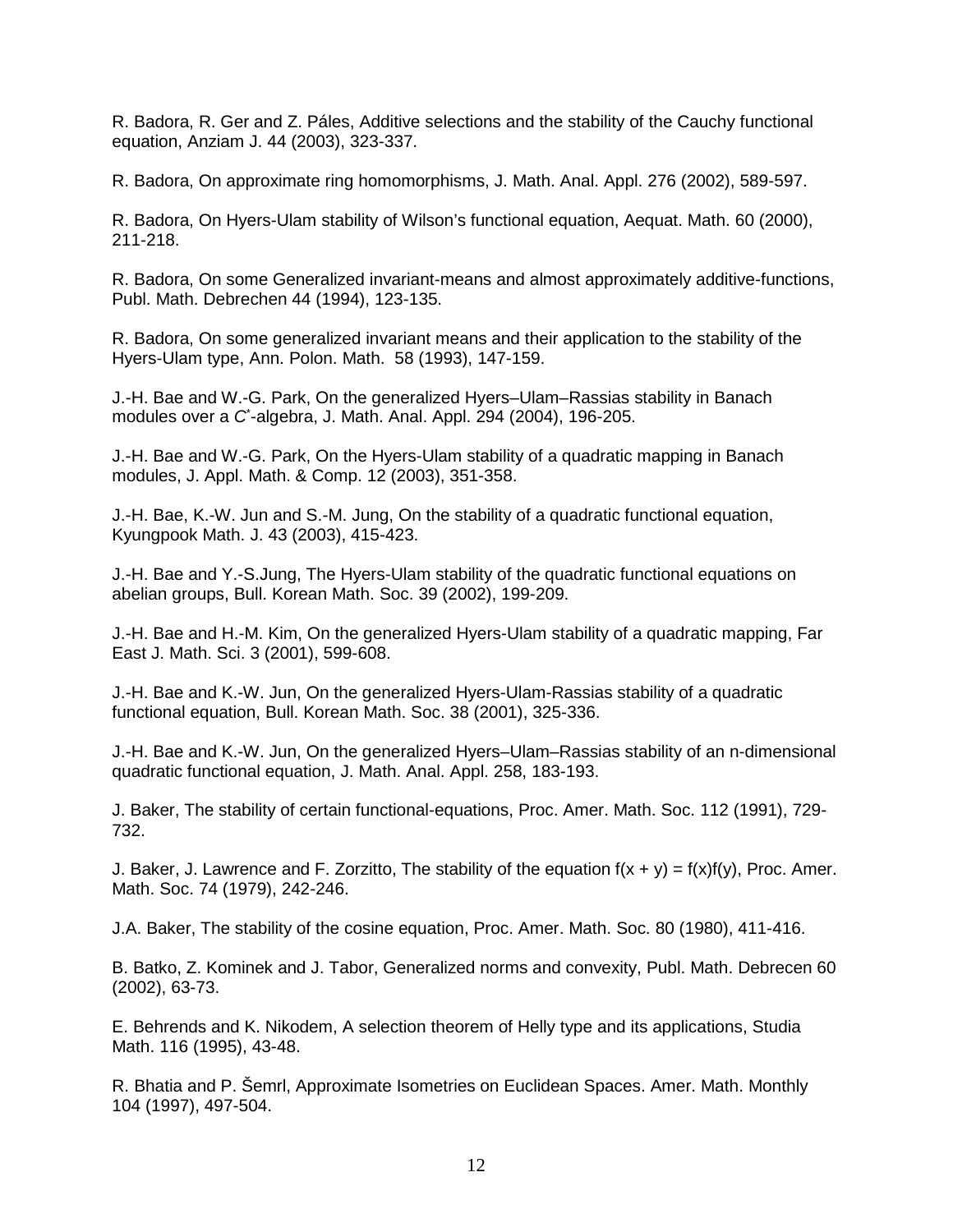J. L. Bona and Y. A. Li, Decay and analyticity of solitary waves, J. Math. Pures Appl. 76 (1997), 377-430.

D.-H. Boo, S.-Q. Oh, C.-G. Park and J.-M. Park, Generalized Jensen's equations in Banach modules over a *C*\*-algebra and its unitary group, Taiwanese J. Math. 7 (2003), 641-655.

C. Borelli, On Hyers-Ulam stability for a class of functional equations, Aequat. Math. 54 (1997), 74-86.

C. Borelli and G.L. Forti, On a general Hyers-Ulam stability result, Internat. J. Math. Sci. 18 (1995), 229-236.

C. Borelli, On Hyers-Ulam stability of Hosszú's functional equation. Results Math. 26 (1994), 221-224.

B. Bouikhalene, On Hyers-Ulam stability of generalized Wilson's equation. J. Inequal. Pure Appl. Math. 5 (2004), article 100.

D.G. Bourgin, Two dimensional ε-isometries, Trans. Amer. Math. Soc. 244 (1978), 85-102.

R.D. Bourgin, Approximate isometries on finite dimensional Banach-spaces, Trans. Amer. Math. Soc. 207 (1975), 309-328.

Y.A. Brudnyi and N.J. Kalton, Polynomial approximation on convex subsets of R<sup>n</sup>, Constr. Approx. 16 (2000), 161-199.

D. Brydak, Iterative stability of the Böttcher equation, In: Stability of Mappings of Hyers-Ulam Type (Th. M. Rassias and J. Tabor, eds.), Hadronic Press Inc., Palm Harbor, FL (1994), pp. 15- 18.

J. Brzdek and J. Tabor, Stability of the Cauchy congruence on restricted domain, Arch. Math. (Basel) 82 (2004), 546-550.

J. Brzdek, A note on stability of additive mappings, In: Stability of Mappings of Hyers-Ulam Type (Th. M. Rassias and J. Tabor, eds.), Hadronic Press Inc., Palm Harbor, FL (1994), pp. 19-22.

J. Brzdek and A. Grabiec, Remarks to the Cauchy difference, In: Stability of Mappings of Hyers-Ulam Type (Th. M. Rassias and J. Tabor, eds.), Hadronic Press Inc., Palm Harbor, FL (1994), pp. 23-30.

A. Carbone and P.P. Zabreiko, Explicit and implicit complementarity problems in a Hilbert space, Z. Anal. Anwendungen 22 (2003), 33-42.

A. Carbone and P.P. Zabreiko, Some remarks on complementarity problems in a Hilbert space. Z. Anal. Anwendungen 21 (2002), 1005-1014.

E. Casini and P.L. Papini, A counterexample to the infinity version of the Hyers and Ulam stability theorem, Proc. Amer. Math. Soc. 118 (1993), 885-890.

J.M.F. Castillo and Y.M. Salguero, Strictly singular quasi-linear maps, Nonlinear Anal. 49 (2002), 897-903.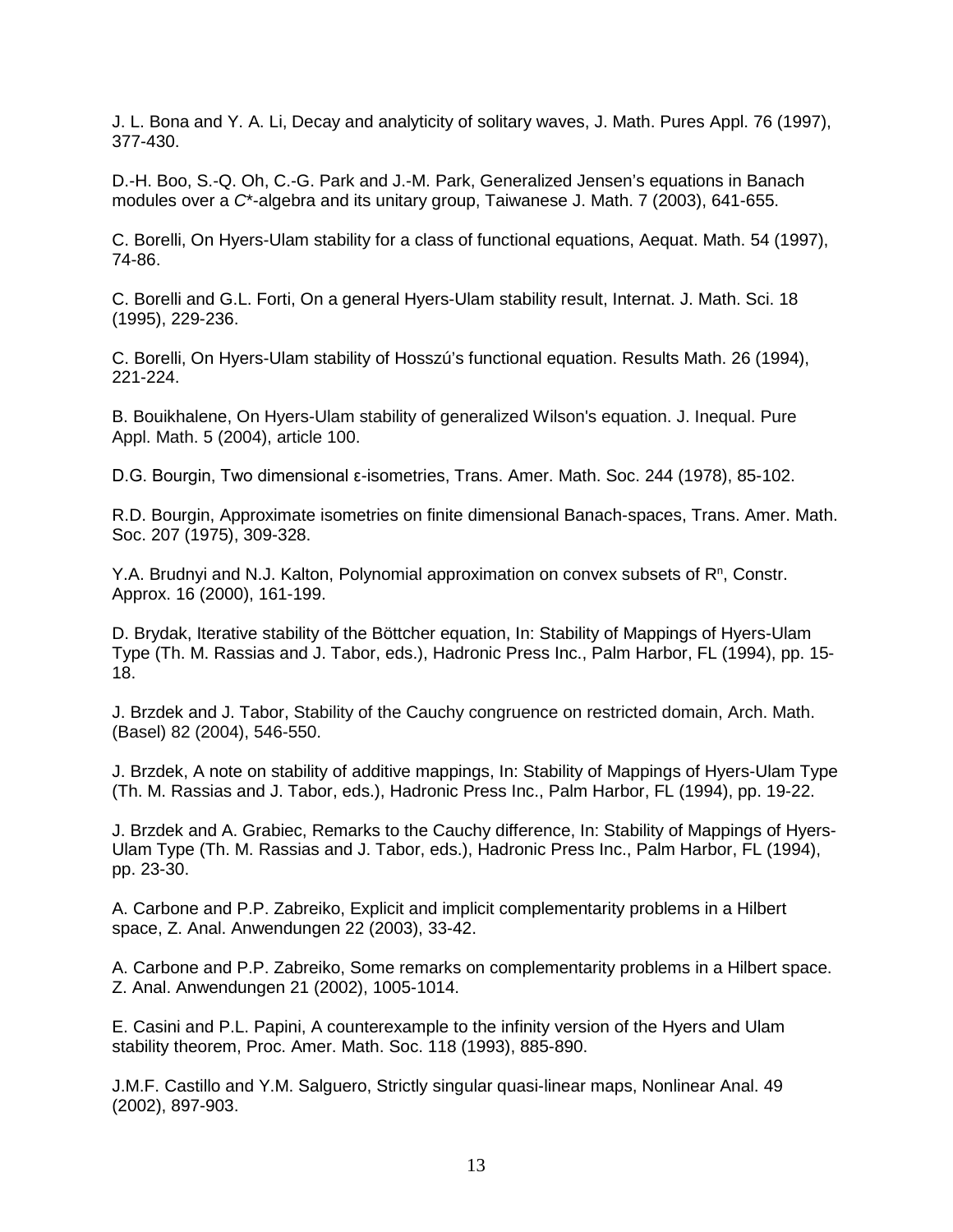D. Cenzer, The stability problem: new results and counterexamples, Lett. Math. Phys. 10 (1985), 155-160.

D. Cenzer, The stability problem for transformations of the circle, Proc. Roy. Soc. Edinburgh Sect. A 84 (1979), 279-281.

I.-S. Chang and Y.-S. Jung, Stability of a functional equation deriving from cubic and quadratic functions, J. Math. Anal. Appl. 283 (2003), 491-500.

I.-S. Chang, E.H. Lee, and H.-M. Kim, On Hyers-Ulam-Rassias stability of a quadratic functional equation, Math. Inequal. Appl. 6 (2003), 87-95.

I.-S. Chang and H.-M. Kim, Hyers-Ulam-Rassias stability of a quadratic functional equation, Kyungpook Math. J. 42 (2002), 71-86.

I.-S. Chang and H.-M. Kim, On the Hyers-Ulam stability of quadratic functional equations, J. Inequal. Pure Appl. Math. 3 (2002), 1-12.

G.Y. Chen, On the stability of perturbations of optimal control problems, J. Math. Anal. Appl. 97 (1983), 46-55.

J. Chmieliński, On a singular case in the Hyers-Ulam-Rassias stability of the Wigner equation, J. Math. Anal. Appl. 289 (2004), 571-583.

J. Chmieliński and S.-M. Jung, The stability of the Wigner equation on a restricted domain, J. Math. Anal. Appl. 254 (2001), 309-320.

J. Chmieliński, On the Hyers-Ulam stability of the generalized orthogonality equation in real Hilbert spaces, In: Stability of Mappings of Hyers-Ulam Type (Th. M. Rassias and J. Tabor, eds.), Hadronic Press Inc., Palm Harbor, FL (1994), pp. 31-41.

J. Chmieliński, On the stability of the generalized orthogonality equation, In: Stability of Mappings of Hyers-Ulam Type (Th. M. Rassias and J. Tabor, eds.), Hadronic Press Inc., Palm Harbor, FL (1994), pp. 43-57.

P.W. Cholewa, The stability problem for a generalized Cauchy type functional equation, Rev. Roumaine Math. Pures Appl. 29 (1984), 457-460.

P.W. Cholewa, The Stability of the Sine Equation, Proc. Amer. Math. Soc. 88 (1983), 631-634.

J. Chung, S.-Y. Chung and D. Kim, The stability of Cauchy equations in the space of Schwartz distributions, J. Math. Anal. Appl. 295 (2004), 107-114.

J. Chung, Hyers-Ulam-Rassias stability of Cauchy equation in the space of Schwartz distributions, J. Math. Anal. Appl. 300 (2004), 343-350.

J. Chung, Stability of functional equations in the spaces of distributions and hyperfunctions, J. Math. Anal. Appl. 286 (2003), 177-186.

J.K. Chung, S.-M. Jung and P.K. Sahoo, On a functional equation on groups, J. Korean Math. Soc. 38 (2001) 37-47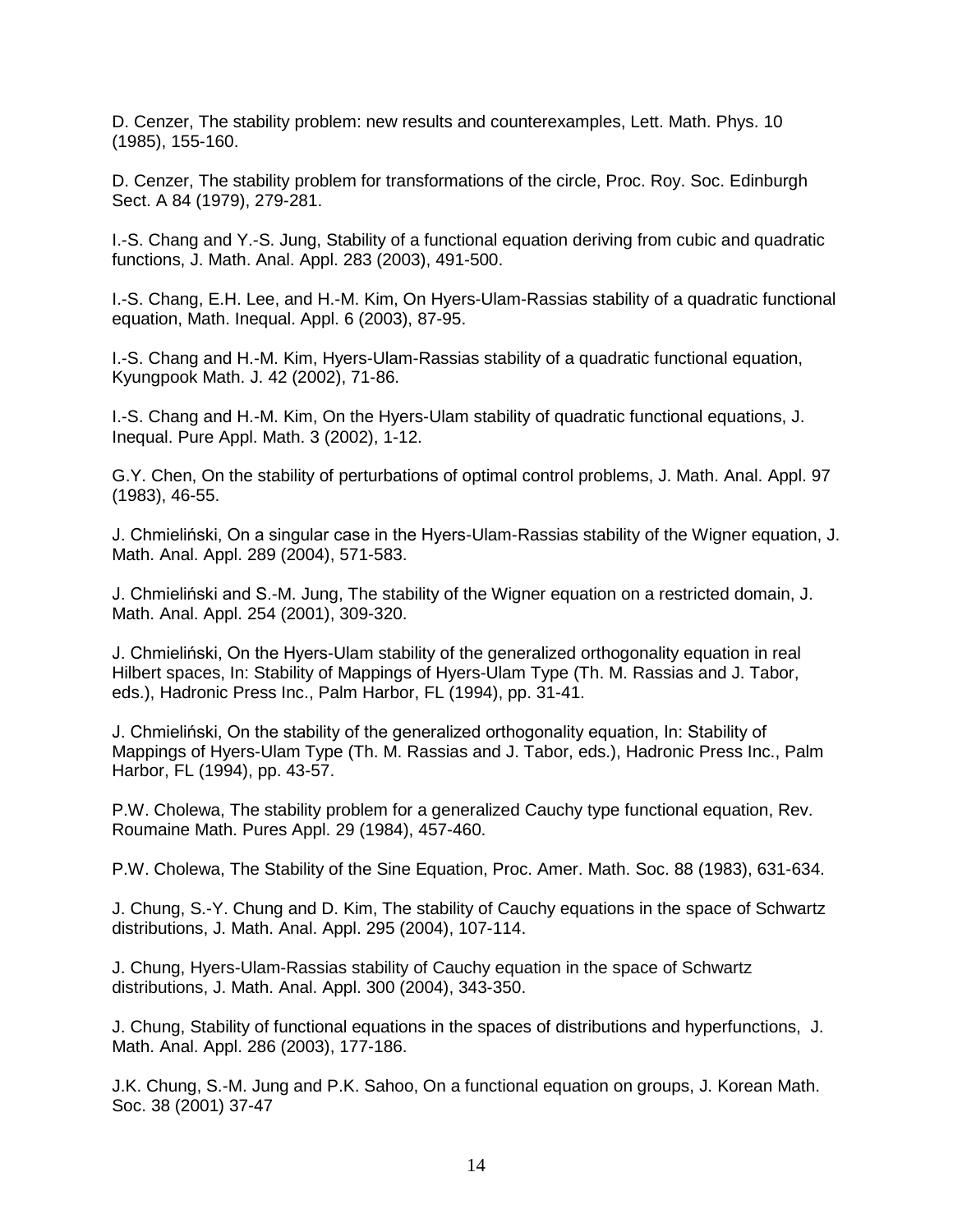K. Ciesielski and Th.M. Rassias, On some properties of isometric mappings, Facta Univ. Ser. Math. Inform. 7 (1992), 107-115.

M.G. Cojocaru and L.B. Jonker, Existence of solutions to projected differential equations in Hilbert spaces, Proc. Amer. Math. Soc. 132 (2004), 183-193.

M. Czerni, On some relation between the Shanholt and the Hyers-Ulam types of stability of the nonlinear functional equation, in: Stability of Mappings of Hyers-Ulam Type (Th. M. Rassias and J. Tabor, eds.), Hadronic Press Inc., Palm Harbor, FL (1994), pp. 59-65.

M. Czerni, Stability of normal regions for nonlinear functional equation of iterative type, in: Stability of Mappings of Hyers-Ulam Type (Th. M. Rassias and J. Tabor, eds.), Hadronic Press Inc., Palm Harbor, FL (1994), pp. 67-79.

S. Czerwik and K. Dłutek, Stability of the quadratic functional equation in Lipschitz spaces, J. Math. Anal. Appl. 293 (2004), 79-88.

S. Czerwik, The stability of the quadratic functional equation, in: Stability of Mappings of Hyers-Ulam Type (Th. M. Rassias and J. Tabor, eds.), Hadronic Press Inc., Palm Harbor, FL (1994), pp. 81-91.

S. Czerwik, On the stability of the quadratic mapping in normed spaces, Abh. Math. Sem. Univ. Hamburg 62 (1992), 59*-*64.

A.P. da Costa and J.A.C. Martins, A numerical study on multiple rate solutions and onset of directional instability in quasi-static frictional contact problem, Comput. Struct. 82 (2004), 1485- 1494.

A.P. da Costa and J.A.C. Martins, The evolution and rate problems and the computation of all possible evolutions in quasi-static frictional contact, Comput. Methods Appl. Mech. Engrg. 192 (2003), 2791-2821.

A. Daniilidis and P. Georgiev, Approximate convexity and submonotonicity, J. Math. Anal. Appl. 291 (2004), 292-301.

M. Das, T. Riedel and P.K. Sahoo, Hyers-Ulam stability of Flett's points, Appl. Math. Lett. 16 (2003), 269-271.

S. Dayal and S. Jain, A converse of Taylor's theorem on locally convex linear spaces, Indian J. Pure Appl. Math. 16 (1985), 476-485.

J. Dhombres, Quelques aspects de l'histoire des équations fonctionnelles liés á l'évolution du concept de fonction, Arch. Hist. Exact Sci. 36 (1986), 91-181.

S.J. Dilworth, R. Howard and J.W. Roberts, Extremal approximately convex functions and the best constants in a theorem of Hyers and Ulam, Adv. Math. 172 (2002), 1-14.

S.J. Dilworth, R. Howard and J.W. Roberts, On the size of approximately convex sets in normed spaces, Studia Math. 140 (2000), 213-241.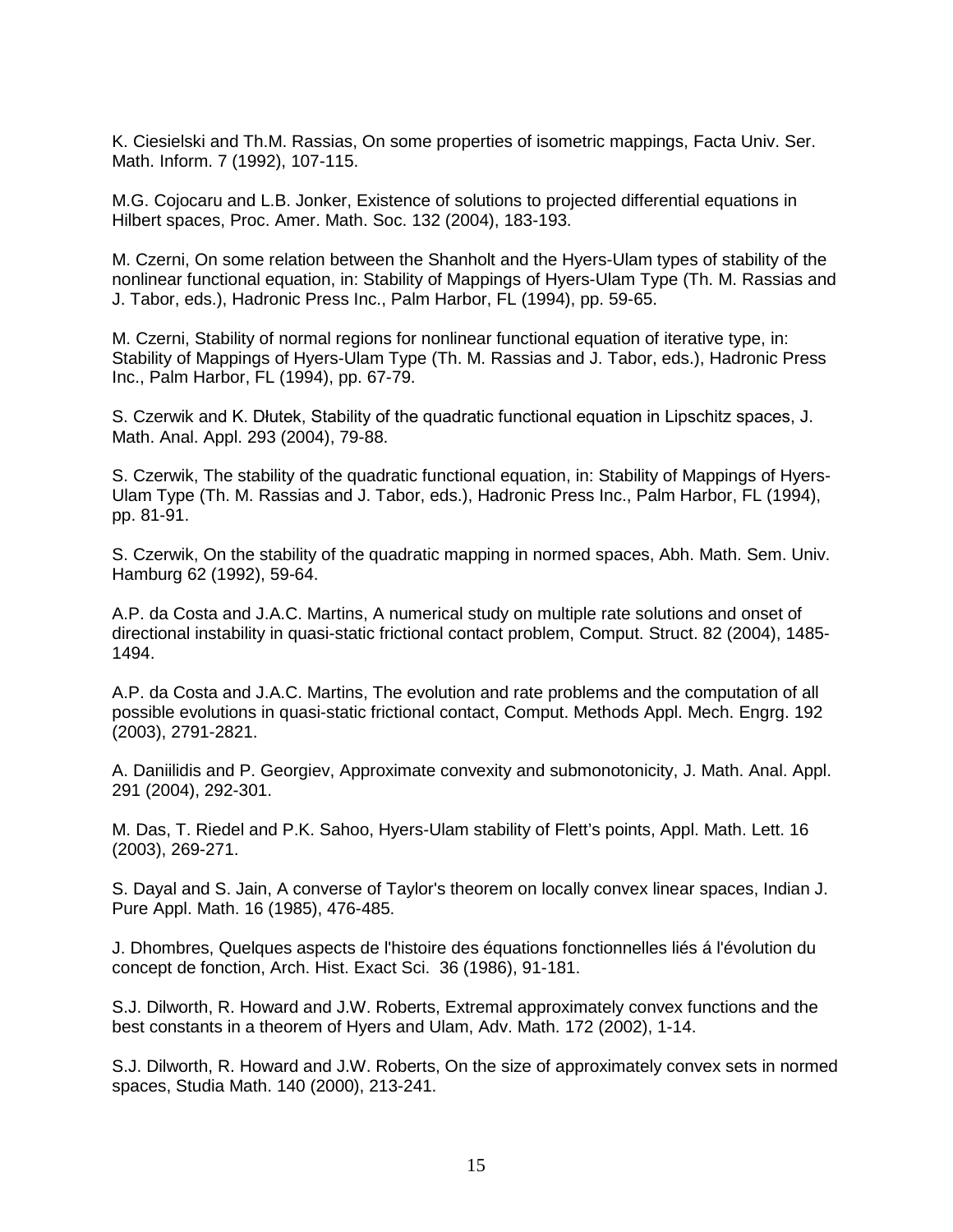S.J. Dilworth, R. Howard and J.W. Roberts, Extremal approximately convex functions and estimating the size of convex hulls, Adv. Math. 148 (1999), 1-43.

S.J. Dilworth, Approximate isometries on finite-dimensional normed spaces, Bull. London Math. Soc. 31 (1999), 471-476.

G.G. Ding, On perturbations and extensions of isometric operators, Taiwanese J. Math. (2001), 109-115.

G.G. Ding, The approximation problem of almost isometric operators by isometric operators, Acta Math. Sci. 8 (1988), 361-372.

G. Dolinar, Approximately multiplicative functions, Publ. Math. Debrecen 58 (2001), 735-742.

G. Dolinar, Generalized stability of isometries, J. Math. Anal. Appl. 242 (2000), 39-56.

H. B. Domecq, Vector-valued invariant means revisited, J. Math. Anal. Appl. 275 (2002), 512- 520.

P.D.T.A. Ellioitt, On the correlation of multiplicative and the sum of additive arithmetic functions, Mem. Amer. Math. Soc. 112 (1994), 88.

P.D.T.A. Ellioitt, Additive arithmetic functions on intervals, Math. Proc. Cambridge Philos. Soc., 103 (1988), 163-179.

P.D.T.A. Ellioitt, A localized Erdös-Wintner theorem, Pacific J. Math 135 (1988), 287-297.

P.D.T.A Ellioitt, Cauchy's functional equation in the mean, Adv. in Math. 51 (1984), 253-257.

E. Elqorachi and M. Akkouchi, On Hyers-Ulam stability of Cauchy and Wilson equations, Georgian Math. 11 (2004), 69-82.

F. Ergün, S.R. Kumar and R. Rubinfeld, Checking approximate computations of polynomials and functional equations, SIAM J. Comput. 31 (2001), 550-576.

V. Faĭziev and P.K. Sahoo, On the space of pseudojensen functions groups. St. Peterburg Math. J., 14 (2003), 1043-1065.

V. Faĭziev and P.K. Sahoo, Pseudocharacters and the problem of expressibility for some groups, J. Algebra, 250 (2002), 603-637.

V. Faĭziev, Th.M. Rassias and P.K. Sahoo, The space of  $(\psi, \gamma)$  - additive mappings on semigroups, Trans. Amer. Math Soc. 354 (2002), 4455-4472.

V. Faĭziev, On almost representations of groups, Proc. Amer. Math. Soc. 127 (1999), 57-61.

V.A. Faĭziev, On the stability of the Jensen equation on groups, Dokl. Akad. Nauk. 65 (2002), 280-281.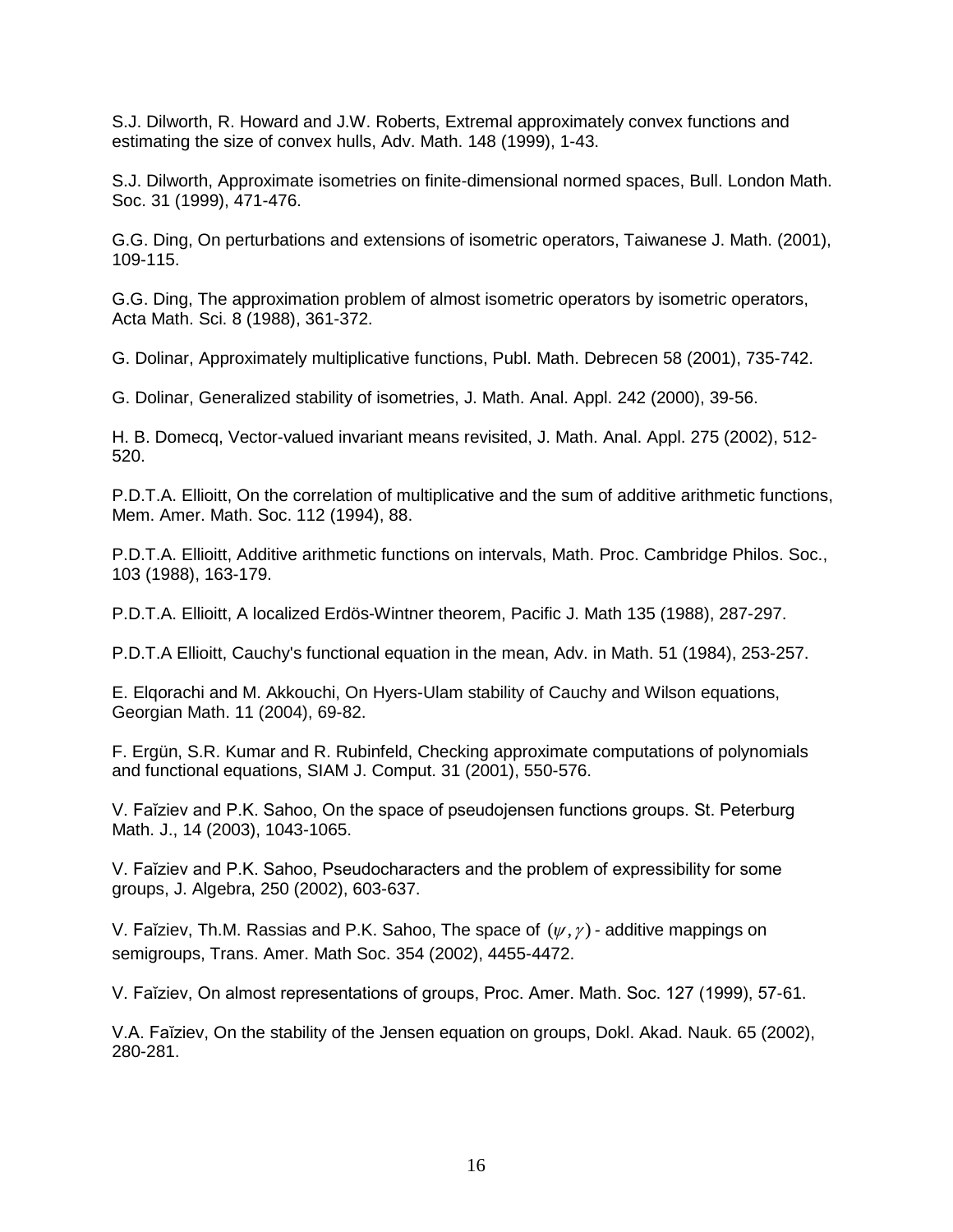V.A. Faĭziev, Description of pseudocharacters' space on free product of groups, Math. Inequal. Appl. 3 (2000), 269-293.

V.A. Faĭziev, Pseudocharacters of a free group which are invariant under the group of substitution automorphisms, Siberian Math. J. 40 (1999), 1188-1198.

V.A. Faĭziev, Pseudocharacters on free semigroups invariant with respect to their automorphism groups, Proc. Amer. Math. Soc. 126 (1998), 333-342.

V.A. Faĭziev, Pseudocharacters on free products of groups, Russian J. Math. Phys. 5 (1997), 3- 8.

V.A. Faĭziev, Pseudocharacters on free groups, Russian Acad. Sci. Izv. Math. 44 (1995), 119- 414.

V.A. Faĭziev, On the stability of a functional equation on groups, Russian Math. Surveys 48 (1993), 165-166.

V.A. Faĭziev, Pseudocharacters of the group SL(2,Z), Funt. Anal. Appl. 26 (1992), 293-295.

V.A. Faĭziev, Spaces of pseudocharacters of the free product of semigroups, Math. Notes 52 (1992), 1255-1264.

I. Farah, Approximate homomorphisms, Combinatorica 18 (1998), 335-348.

G. Fenyö, Osservazioni su alcuni teoremi di D.H. Hyers, Istit. Lombardo Accad. Sci. Lett. Rend. A 114 (1982), 235-242.

J.W. Fickett, Approximate isometries on bounded sets with an application to measure theory, Studia Math. 72 (1982), 37-46.

L.C. Florescu, Pseudouniform structures and weak compactness on *L*<sup>1</sup> , Boll. Un. Mat. Ital. A 3 (1989), 87-94.

G.L. Forti, Comments on the core of the direct method for proving Hyers–Ulam stability of functional equations, J. Math. Anal. Appl. 295 (2004), 127-133.

G.L. Forti, Hyers-Ulam stability of functional equations in several variables, Aequationes Math. 50 (1995), 143-190.

G.L. Forti, The stability of homomorphisms and amenability, with applications to functional equations, Abh. Math. Sem. Univ. Hamburg 57 (1987), 215-226.

G. Friesecke and R.L. Pego, Solitary waves on FPU lattices. I. Qualitative properties, renormalization and continuum limit, Nonlinearity 12 (1999), 1601-1627.

Z. Gajda, On separation theorems for subadditive and superadditive functionals, Studia Math. 100 (1991), 25-38.

Z. Gajda and R. Ger, Subadditive multifunctions and Hyers–Ulam stability. In: General Inequalities 5 (W. Walter, ed.), Birkhäuser, Basel, 1987, pp. 281-291.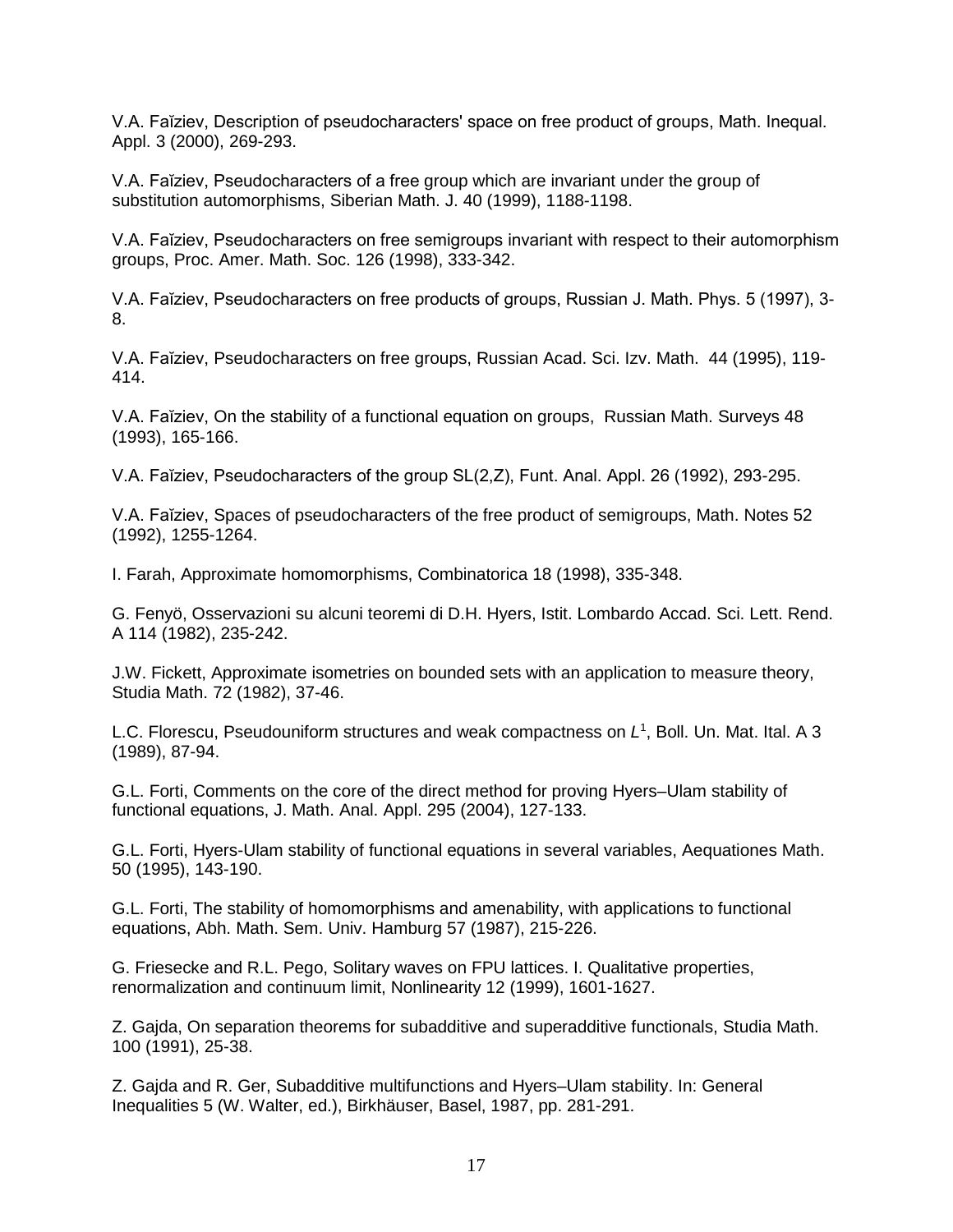G.N. Galanis, On a type of linear differential equations in Fréchet spaces, Ann. Scoula Norm. Sup. Pisa Cl. Sci. 24 (1997), 501-510.

P. Găvrută, On the Hyers-Ulam-Rassias stability of the quadratic mappings, Nonlinear Funct. Anal. Appl. 9 (2004), 415-428.

P. Găvrută, On a problem of G. Isac and Th. M. Rassias concerning the stability of mappings, J. Math. Anal. Appl. 261 (2001), 543-553.

P. Găvrută, Hyers-Ulam stability of Hosszú's equation, in: Functional Equations and Inequalities (Th.M. Rassias, ed.), Kluwer, Boston, 2000, pp. 105-110.

P. Găvrută, On the Hyers-Ulam-Rassias stability of mappings, in: Recent Progress in Inequalities (G.V. Milovanović, ed.), Kluwer, Boston, 1998, pp. 465-469.

P. Găvrută, A generalization of the Hyers–Ulam–Rassias stability of approximately additive mappings, J. Math. Anal. Appl. 184 (1994), 431-436.

P. Găvrută, On the stability of some functional equations, in: Stability of Mappings of Hyers-Ulam Type (Th. M. Rassias and J. Tabor, eds.), Hadronic Press Inc., Palm Harbor, FL (1994), pp. 93-98.

R. Ger and P. Volkmann, On sums of linear and bounded mappings, Abh. Math. Sem. Univ. Hamburg 68 (1998), 103-108.

J. Gevirtz, Stability of Isometries on Banach Spaces, Proc. Amer. Math. Soc. 89 (1983), 633- 636.

E. Giorgieri and M. Väth, A characterization of 0-epi maps with a degree, J. Funct. Anal. 187 (2001), 183-199.

A. Gilányi, K. Nikodem and Z. Páles, Bernstein-Doetsch type results for quasiconvex functions, Math. Inequal. Appl. 7 (2004), 169-175.

A. Gilányi, On a problem by K. Nikodem, Math. Ineq. & Appl. 5 (2002), 707-710.

A. Gilányi, On the stability of monomial functional equations, Publ. Math. Debrecen 56 (2000), 201-212.

A. Gilányi, Hyers-Ulam stability of monomial functional equations on a general domain, Proc. Natl. Acad. Sci. USA 96 (1999), 10588-10590.

A. Gilányi, On Hyers-Ulam stability of monomial functional equations, Math. Sem. Univ. Hamburg. (1998), 321-328.

A. Grabiec, The generalized Hyers–Ulam stability of a class of functional equations, Publ. Math. Debrecen 48 (1996), 217-235.

P.M. Gruber, Stability of Isometries, Trans. Amer. Math. Soc. 245 (1978), 263-277.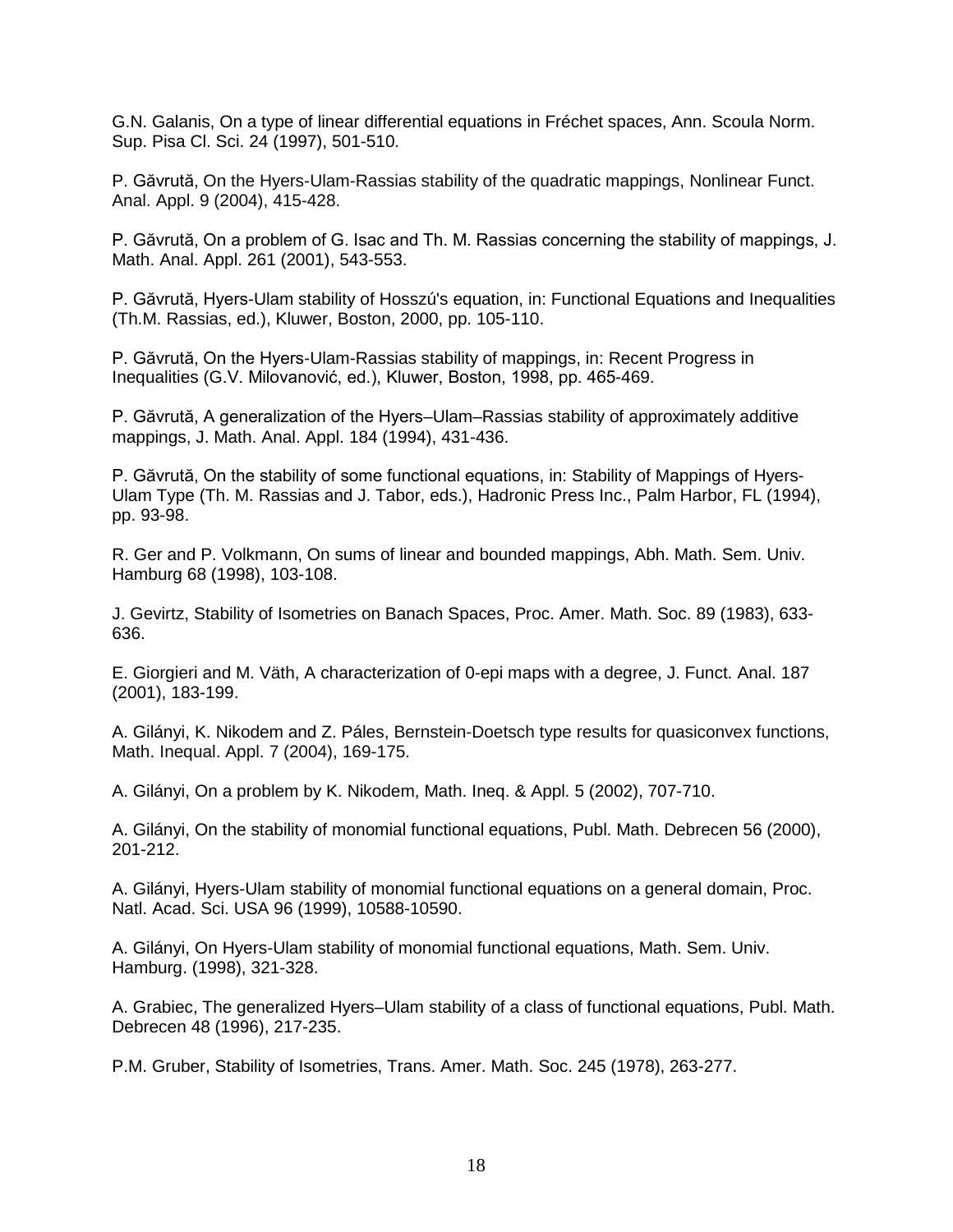H.K. Gwang, On the Hyers–Ulam–Rassias stability of functional equations in *n*-variables, J. Math. Anal. Appl. 299 (2004), 375-391.

H. Haruki and Th.M. Rassias, A new functional equation of Pexider type related to the complex exponential function, Trans. Amer. Math. Soc. 347 (1995), 3111-3119.

O. Hatori, K. Kobayashi, T. Miura, H. Takagi and S.-E. Takahashi, On the best constant of Hyers-Ulam stability, J. Nonlinear Convex Anal. 5 (2004), 387-393.

A. Házy, and Z. Páles, On approximately midconvex functions, Bull. London Math. Soc. 36 (2004), 339-350.

T. Huuskonen and J. Väisälä, Hyers-Ulam constants of Hilbert spaces, Studia Math. 153 (2002), 31-40.

G. Isac and A.O. Bahya, Full nuclear cones associated to a normal cone. Application to Pareto efficiency, Appl. Math. Lett. 15 (2002), 633-639.

G. Isac and V.V. Kalashnikov, Exceptional family of elements, Leray-Schauder alternative, pseudomonotone operators and complementarity, J. Optim. Theory Appl. 109 (2001), 69-83.

G. Isac and Y.B. Zhao, Exceptional family of elements and the solvability of variational inequalities for unbounded sets in infinite dimensional Hilbert spaces, J. Math. Anal. Appl. 246, 544-556.

G. Isac and Th.M. Rassias, Functional inequalities for approximately additive mappings, : in Stability of Mappings of Hyers-Ulam Type (Th. M. Rassias and J. Tabor, eds.), Hadronic Press Inc., Palm Harbor, FL, 1994, pp. 117-125.

G. Isac and Th.M. Rassias, On the Hyers–Ulam stability of  $\psi$ -additive mappings, J. Approx. Theory 72 (1993), 131-137.

N.V. Ivanov, Automorphism of complexes of curves and of Teichmüller spaces, Internat. Math. Res. Notices 14 (1997), 651-666.

W. Jian, Some further generalizations of the Hyers–Ulam–Rassias stability of functional equations, J. Math. Anal. Appl. 263 (2001), 406-423.

K.-W. Jun, H.-M. Kim and D.O. Lee, On the Hyers-Ulam-Rassias stability of a modified additive and quadratic functional equation, J. Korea Soc. Math. Educ. Ser. B Pure Appl. Math. 11 (2004), 323-335.

K.-W. Jun and H.-M. Kim, Solution of Hyers–Ulam stability problem for generalized Pappus' equation, J. Math. Anal. Appl. 299 (2004), 100-112.

K.-W. Jun and Y.-H. Lee, A generalization of the Hyers–Ulam–Rassias stability of the Pexiderized quadratic equations, J. Math. Anal. Appl. 297 (2004), 70-86.

K.-W. Jun, S.-M. Jung and Y.-H. Lee, A generalization of the Hyers-Ulam-Rassias stability of a functional equation of Davison, J. Korean Math. Soc. 41 (2004), 501-511.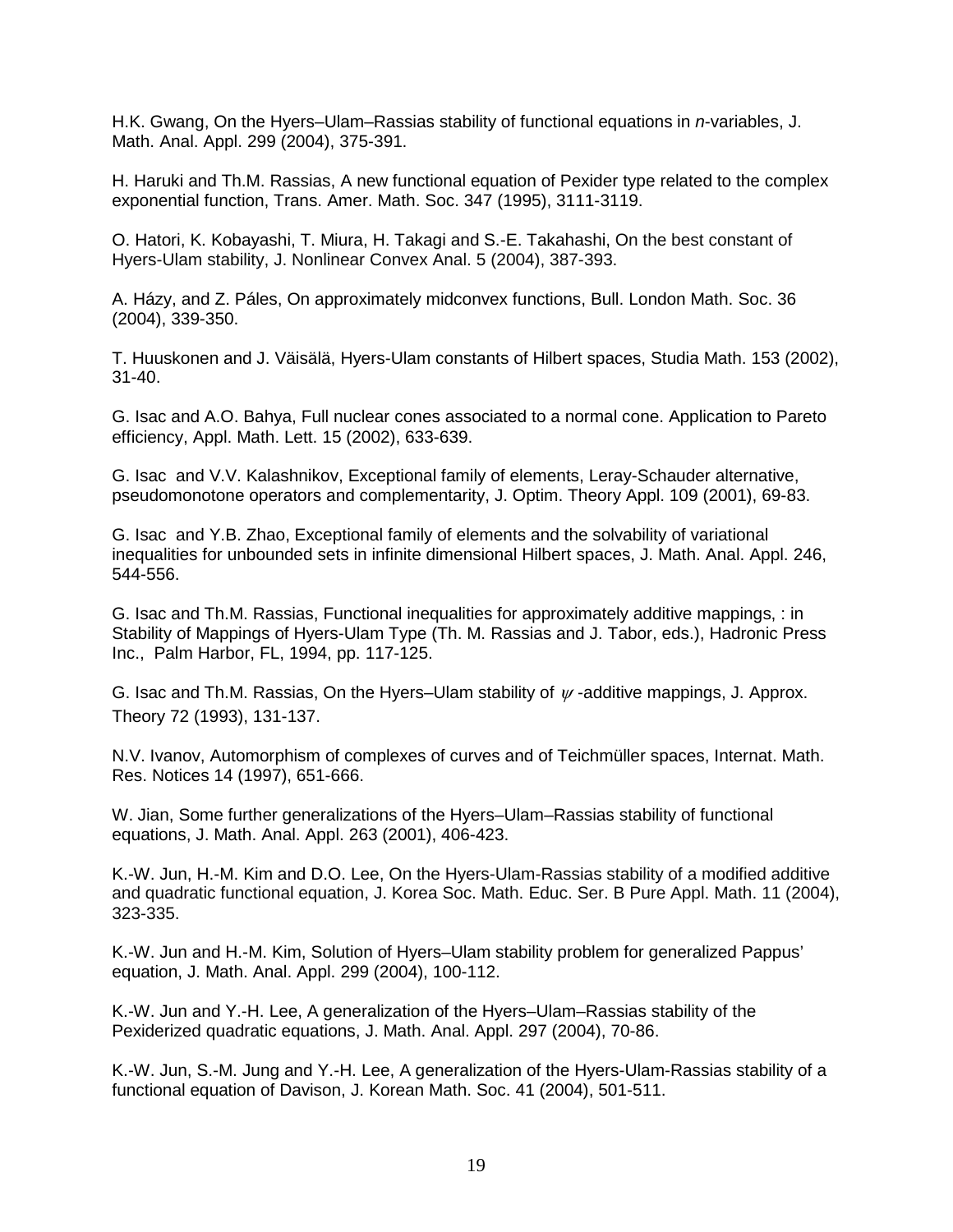K.-W. Jun, J.-H. Bae and Y.-H. Lee, On the Hyers-Ulam-Rassias stability of an n-dimensional Pexiderized quadratic equation, Math. Inequal. Appl. 7 (2004), 63-77.

K.-W. Jun and H.-M. Kim, On the Hyers-Ulam-Rassias stability of a general cubic functional equation, Math. Ineq. & Appl. 6 (2003), 289-302.

K.-W. Jun and H.-M. Kim, The generalized Hyers–Ulam–Rassias stability of a cubic functional equation, J. Math. Anal. Appl. 274 (2002), 867-878.

K.-W. Jun and Y.-H. Lee, On the Hyers–Ulam–Rassias stability of a pexiderized quadratic inequality, Math. Ineq. & Appl 4 (2001), 93-118.

K.-W. Jun and Y.-H. Lee, On the Hyers-Ulam-Rassias stability of a generalized quadratic equation, Bull. Korean Math. Soc. 38 (2001), 261-272.

K.-W. Jun and Y.-H. Lee, A generalization of the Hyers-Ulam-Rassias stability of Pexider equation, J. Math. Anal. Appl. 246 (2000), 627-638.

K.-W. Jun, D.-S. Shin, and B.-D. Kim, On Hyers-Ulam-Rassias stability of the Pexider equation, J. Math. Anal. Appl. 239 (1999), 20-29.

S.-M. Jung and P.K. Sahoo, Stability of a functional equation that arises in the theory of conditionally specified distributions, Kyungpook Math. J. 44 (2004), 111-116.

S.-M. Jung and P.K. Sahoo, Superstability of the generalized orthogonality equation on restricted domains, Proc. Indian Acad. Sci. Math. Sci. 114 (2004), 253-267.

S.-M. Jung, Hyers-Ulam stability of linear differential equations of first order, Appl. Math. Lett. 17 (2004), 1135-1140.

S.-M. Jung and J.-H. Bae, Some functional equations originating from number theory, Proc. Indian Acad. Sci. Math. Sci. 113 (2003), 91-98.

S.-M. Jung and J.-H. Bae, Local stability of the additive functional equation and its application, Int. J. Math. Math. Sci. 1 (2003), 15-26.

S.-M. Jung, Hyers-Ulam stability of Butler-Rassias functional equation, Math. Ineq. & Appl. (to appear)

S.-M. Jung, Local stability of the additive functional equation, Glas. Mat. Ser. III 38(58) (2003), 45-55.

S.-M. Jung, Hyers-Ulam-Rassias stability of functional equations in connection with classical inequalities, Nonlinear Funct. Anal. Appl. 8 (2003), 123-164.

S.-M. Jung, Asymptotic properties of isometries, J. Math. Anal. Appl. 276 (2002), 642-653.

S.-M. Jung and P.K. Sahoo, Stability of a functional equation of Drygas, Aequationes Math. 64 (2002), 263-273.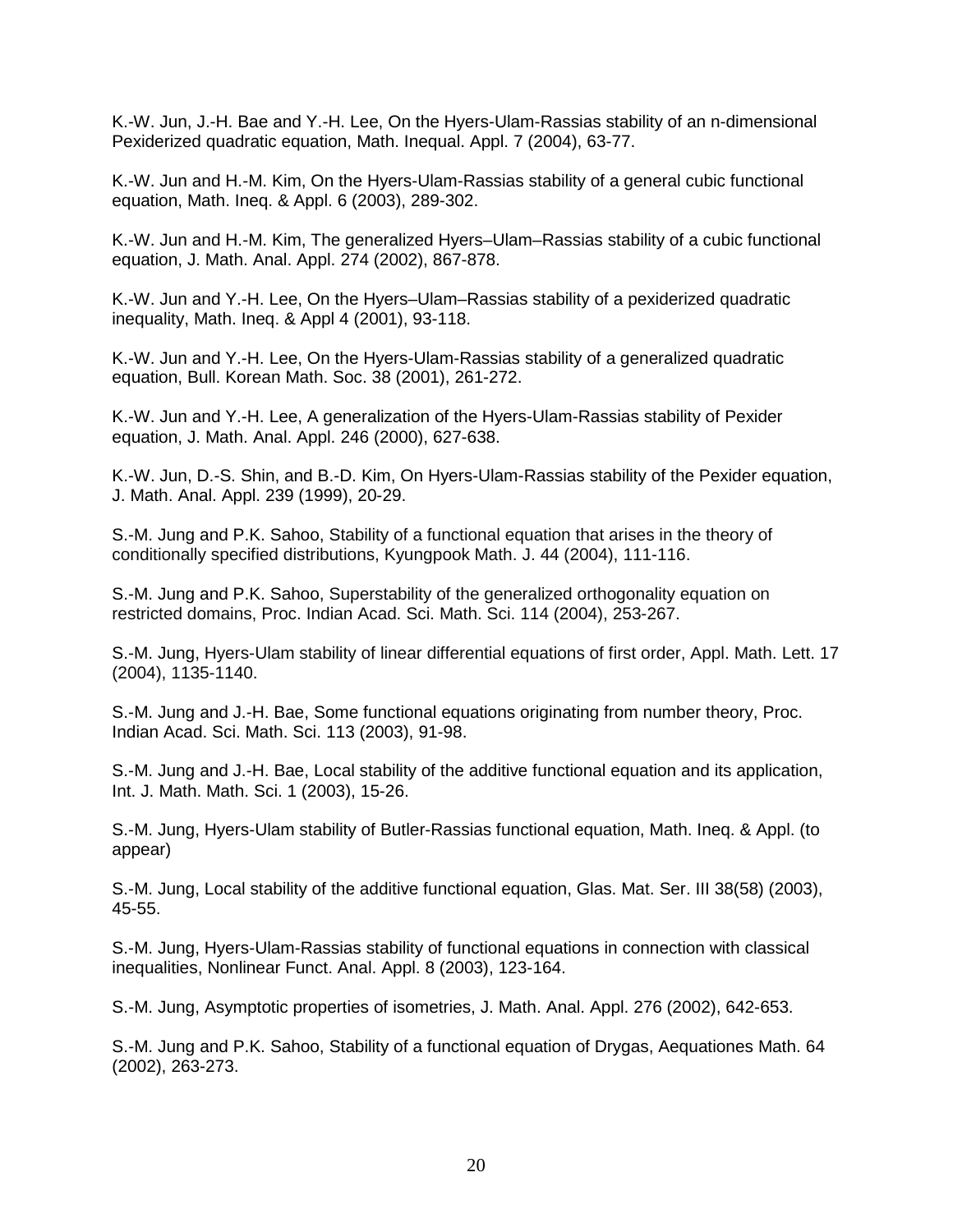S.-M. Jung and P.K. Sahoo, Stability of a functional equation for square root spirals, Appl. Math. Lett. 15 (2002), 435-438.

S.-M. Jung and P.K. Sahoo, On the stability of the Pompeiu functional equation, Math. Inequal. Appl. 5 (2002), 257-261.

S.-M. Jung and P.K. Sahoo, Hyers-Ulam stability of a generalized Hosszú functional equation, Glas. Mat. Ser. III 37 (2002), 283-292.

S.-M. Jung, Hyers-Ulam-Rassias Stability of Functional Equations in Mathematical Analysis, Hadronic Inc., Palm Harbor FL, 2001.

S.-M. Jung, On the stability of a multiplicative functional equation, J. Math. Anal. Appl. 254 (2001), 247-261.

S.-M. Jung and P.K. Sahoo, Hyers-Ulam stability of the quadratic equation of Pexider type, J. Korean Math. Soc. 38 (2001), 645-656.

S.-M. Jung, Hyers-Ulam-Rassias stability of isometries on restricted domains, Nonlinear Stud. 8 (2001), 125-134.

S.-M. Jung, Stability of the orthogonality equation on bounded domains, Nonlinear Anal. 47 (2001), 2655-2666.

S.-M. Jung and P.K. Sahoo, A functional equation characterizing cubic polynomials and its stability, Int. J. Math. Math. Sci. 27 (2001), 301-307.

S.-M. Jung, Stability of the quadratic equation of Pexider type, Abh. Math. Sem. Univ. Hamburg. 70 (2000), 175-190.

S.-M. Jung and P.K. Sahoo, On the Hyers-Ulam stability of a functional equation of Davison, Kyungpook Math. J. 40 (2000), 87-92.

S.-M. Jung and P.K. Sahoo, On the stability of a mean value type functional equation, Demonstratio Math. 33 (2000), 793-796.

S.-M. Jung and K.-S. Lee, Stability of generalized additive Cauchy equations, Int. J. Math. Math Sci. 24 (2000), 721-727.

S.-M. Jung and B. Kim, On the stability of the quadratic functional equation on bounded domains, Abh. Math. Sem. Univ. Hamburg. 69 (1999), 293-308.

S.-M. Jung, On the Hyers-Ulam stability of a quadratic functional equation, in: New Approaches in Nonlinear Analysis (Th.M. Rassias, ed.), Hadronic Press Inc., Palm harbor, FL, 1999, pp. 125-132.

S.-M. Jung and P.K. Sahoo, Hyers-Ulam-Rassias stability of an equation of Davison, J. Math. Anal. Appl. 238 (1999), 297-304.

S.-M. Jung, On the stability of the Lobačevskiĭ equation, Funct. Differ. Equ. 6 (1999), 111-123.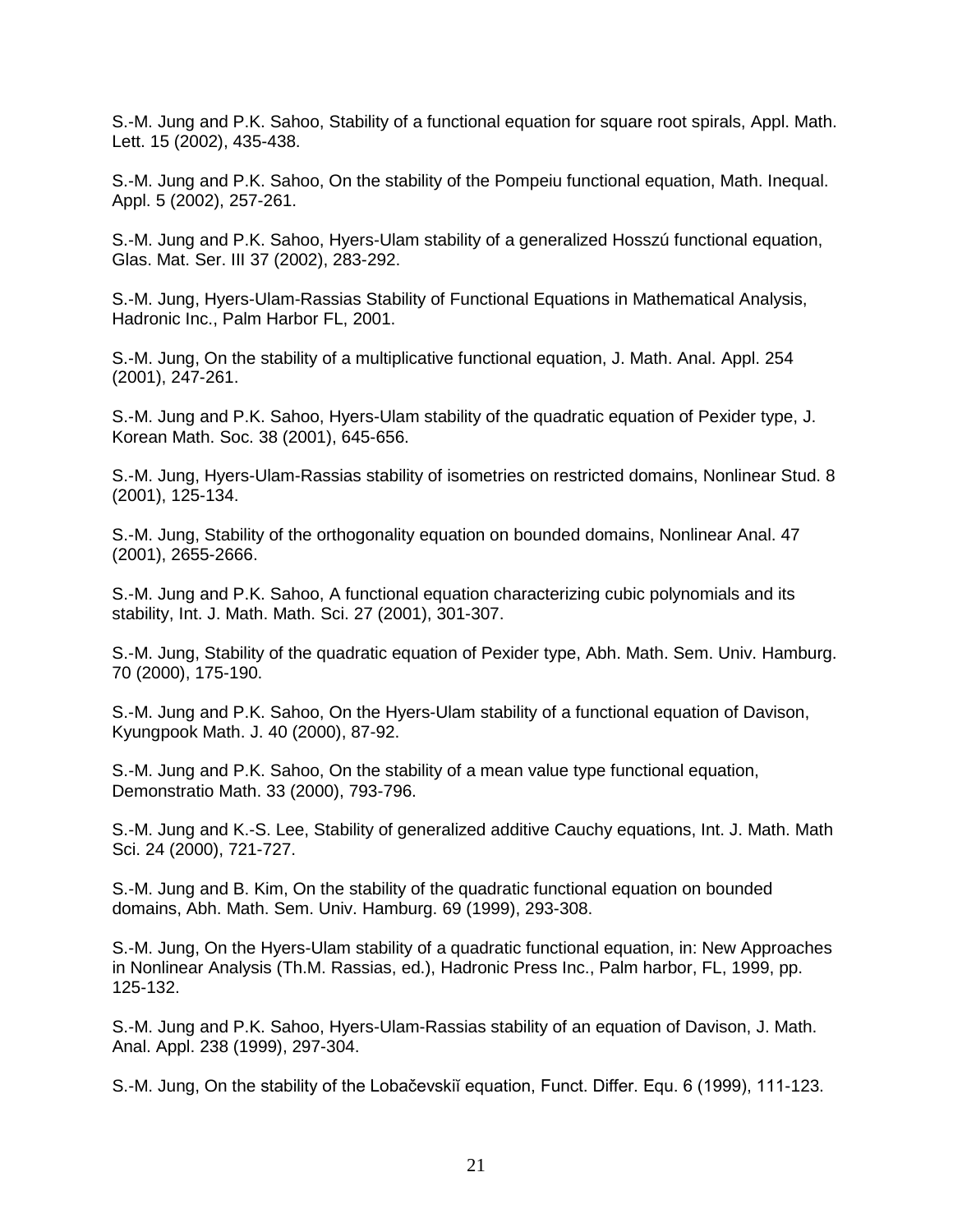S.-M. Jung, On the Hyers-Ulam-Rassias stability of a quadratic functional equation, J. Math. Anal. Appl. 232 (1999), 384-393.

S.-M. Jung, On the Hyers–Ulam stability of the functional equations that have the quadratic property, J. Math. Anal. Appl. 222 (1998), 126-137.

S.-M. Jung, Hyers-Ulam-Rassias stability of functional equations in approximation theory, in: Approximation Theory and Applications (Th.M. Rassias, ed.), Hadronic Press Inc., Palm Harbor, FL, 1998, pp. 113-136.

S.-M. Jung, On a modified Hyers-Ulam stability of homogeneous equation, Int. J. Math. Math. Sci. 21 (1998), 475-478.

S.-M. Jung, Hyers-Ulam-Rassias stability of Jensen's equation and its application, Proc. Amer. Math. Soc. 126 (1998), 3137-3143.

S.-M. Jung, On modified Hyers-Ulam-Rassias stability of a generalized Cauchy functional equation, Nonlinear Stud. 5 (1998), 59-67.

S.-M. Jung, On a general Hyers–Ulam stability of gamma functional equation, Bull. Korean Math. Soc. 34 (1997), 437-446.

S.-M. Jung, On solution and stability of functional equation  $f(x+y)^2 = af(x)f(y) + bf(x)^2 + cf(y)^2$ , Bull. Korean Math. Soc. 34 (1997), 561-571.

S.-M. Jung, On the superstability of the functional equation, Abh. Math. Univ. Hamburg 67 (1997), 315-322.

S.-M. Jung, On the modified Hyers-Ulam-Rassias stability of the functional equation for gamma function, Mathematica (cluj). 39 (1997), 233-237.

S.-M. Jung, Hyers-Ulam-Rassias stability of functional equations, Dynam. Systems Appl. 6 (1997), 541-566.

S.-M. Jung, On the Hyers–Ulam–Rassias stability of approximately additive mappings, J. Math. Anal. Appl. 204 (1996), 221-226.

S.-M. Jung, On the Hyers-Ulam-Rassias Stability of the Equation  $f(x^2 - y^2 + rxy) = f(x^2) - f(y^2) +$ *rf(xy)*, Bull. Korean Math. Soc. 33 (1996), 513–519.

Y.-S. Jung, On the stability of the functional equation *f(x+y-xy)+xf(y)+yf(x)=f(x)+f(y)*, Math. Inequal. Appl. 7 (2004), 79-85.

Y.-S. Jung and K.-H. Park, On the stability of the functional equation *f(x+y+xy) = f(x)+f(y)+xf (y)+yf(x*), J. Math. Anal. Appl. 274 (2002), 659-666.

Z. Kaiser, On stability of the Cauchy equation in normed spaces over fields with valuation, Publ. Math. Debrecen 64 (2004), 189-200.

V.V. Kalashnikov and G. Isac, Solvability of implicit complementarity problems, Ann. Oper. Res. 116 (2002), 199-221.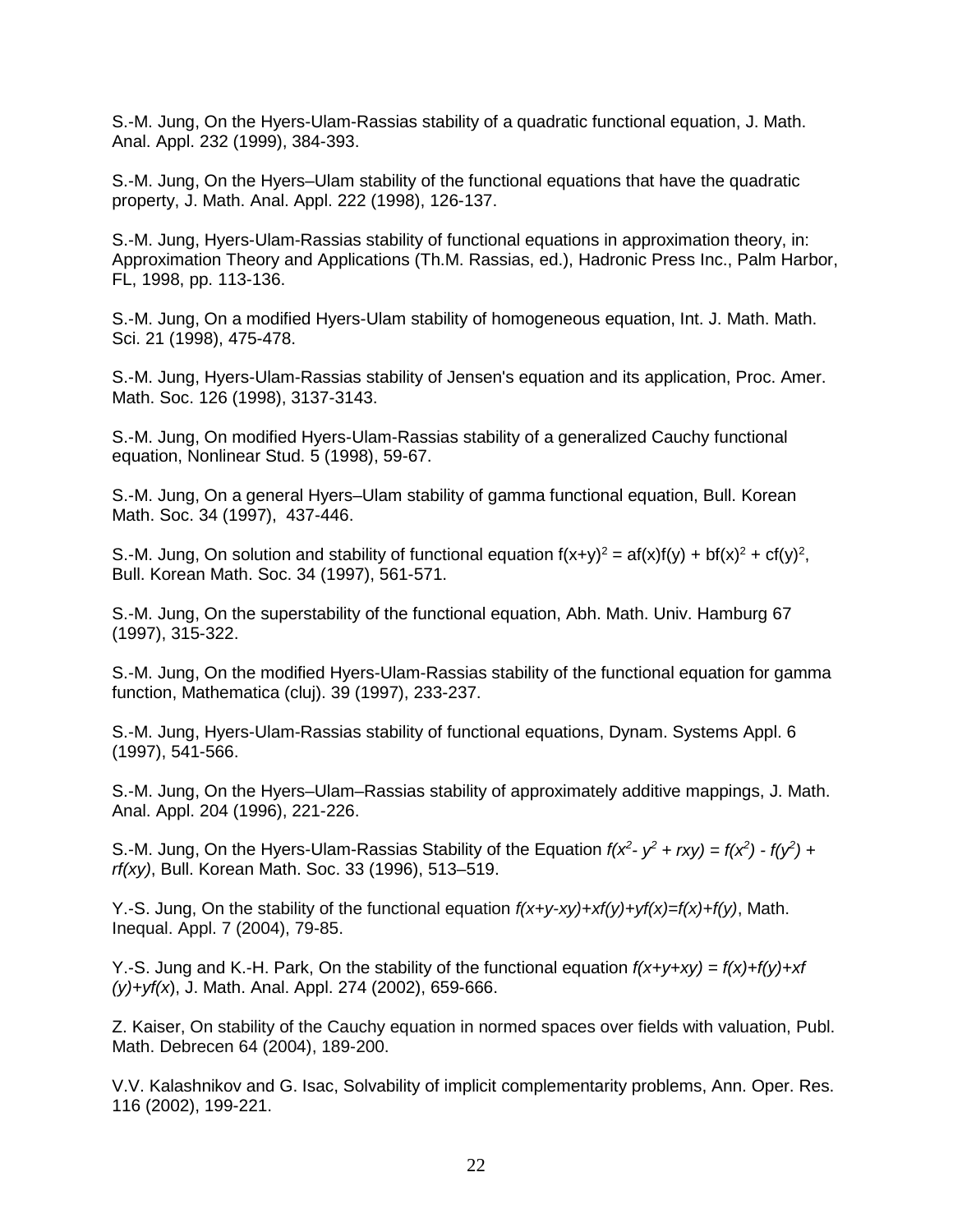J.-H. Kang, C.-J. Lee and Y.-H. Lee, A note on the Hyers-Ulam-Rassias stability of a quadratic equation, Bull. Korean Math. Soc. 41 (2004), 541-557.

V. Kanovei and M. Reeken, On Baire measurable homomorphisms of quotients of the additive group of the reals, MLQ Math. Log. Q. 46 (2000), 377-384.

G. Keady and J. Norbury, On the existence theory for irrotational water waves, Math. Proc. Cambridge Philos. Soc. 83 (1978), 137-157.

G.-H. Kim, On the Hyers–Ulam–Rassias stability of functional equations in *n*-variables, J. Math. Anal. Appl. 299 (2004), 375-391.

G.-H. Kim, On the stability of homogenous functional equations with degree t and n-variables. Math. Ineq. & Appl. 6 (2003), 675-688.

G.-H. Kim, Y.W. Lee and K.S. Ji, Modified Hyers-Ulam-Rassias stability of functional equations with square-symmetric operation, Commun. Korean Math. Soc. 16 (2001), 211-223.

G.-H. Kim, A generalization of the Hyers-Ulam-Rassias stability of the beta functional equation, Publ. Math. Debrecen 59 (2001), 111-119.

G.-H. Kim, On the stability of functional equations with square-symmetric operation. Math. Ineq. & Appl. 4 (2001), 257-266.

G.-H. Kim, The stability of generalized Gamma functional equation, Nonlinear Stud. 1 (2000), 92-96.

G.-H. Kim, Hyers-Ulam stability of generalized Gamma Functional Equation, Pacific Sci. Rev. 2 (2000), 92–96.

G.-H. Kim, On the modified Hyers-Ulam-Rassias stability of the equation  $f(x^2 - y^2 + rxy) = f(x^2)$ .  $f(y^2) + rf(xy)$ , J. Chungcheong Math. Soc. 10 (1997), 109–116.

H.-M. Kim, Hyers-Ulam stability of some difference equations and its applications, Dynam. Systems Appl. 11 (2002), 269-276.

H.-M. Kim, A result concerning the stability of some difference equations and its applications, Proc. Indian Acad. Sci. Math. Sci. 112 (2002), 453-462.

Y.-H. Kim, On the Hyers-Ulam-Rassias stability of an equation of Davison, Indian J. Pure Appl. Math. 33 (2002), 713-726.

M. Kiwi, F. Magniez and M. Santha, Approximate testing with error relative to input size, J. Comput. System Sci. 66 (2003), 371-392.

Z. Kominek, On Hyers-Ulam stability of the Pexider equation, Demonstratio Math. 37 (2004), 373-376.

D.-O. Lee, Hyers-Ulam stability of an additive type functional equation, J. Appl. Math. Comput. 13 (2003), 471-477.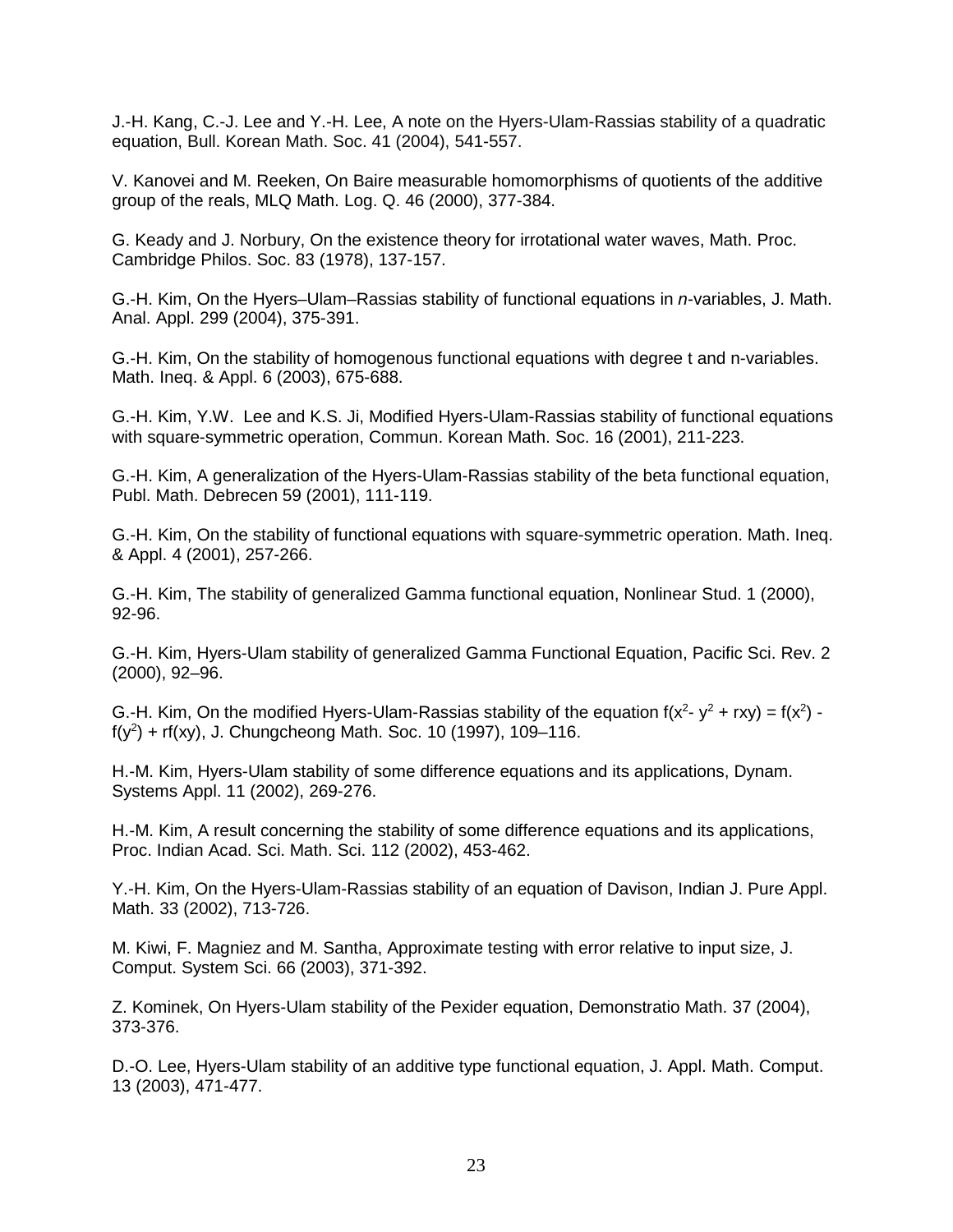J.-R. Lee and D.-Y. Shin, On the Cauchy–Rassias stability of the Trif functional equation in *C*\* algebras, J. Math. Anal. Appl. 296 (2004), 351-363.

S.H. Lee and K.-W. Jun, Hyers-Ulam-Rassias stability of a quadratic type functional equation. Bull. Korean Math. Soc. 40 (2003), 183-193.

S.H. Lee and C.-G. Park, Hyers-Ulam-Rassias stability of a functional equation in three variables, J. Chungcheong Math. Soc. 16 (2003), 11-21.

Y.-H. Lee and K.-W. Jun, A note on the Hyers-Ulam-Rassias stability of Pexider equation, J. Korean Math. Soc. 37 (2000), 111-124.

Y.-H. Lee and K.-W. Jun, A generalization of the Hyers–Ulam–Rassias stability of the Pexider equation, J. Math. Anal. Appl. 246 (2000), 627–638.

Y.-H. Lee and K.-W. Jun, On the stability of approximately additive mappings, Proc. Amer. Math. Soc. 128 (2000), 1361-1369.

Y.-H. Lee and K.-W. Jun, A generalization of the Hyers–Ulam–Rassias stability of Jensen's equation, J. Math. Anal. Appl. 238 (1999), 305-315.

Y. W. Lee and B.M. Choi, The stability of Cauchy's gamma–beta functional equation, J. Math. Anal. Appl. 299 (2004), 305-313.

Y. W. Lee and B.M. Choi, On the Hyers-Ulam-Rassias stability of the functional equation with a quadratic Jensen type property, Nonlinear Funct. Anal. Appl. 9 (2004), 605-618.

Y. W. Lee, On the stability of a quadratic Jensen type functional equation, J. Math. Anal. Appl. 270 (2002), 590-601.

Y.-W. Lee and S.-H. Park, On the Hyers-Ulam-Rassias stability of a quadratic functional equation, Korean J. Comput. Appl. Math. Ser. A 9 (2002), 371-380.

L. Li, J. Chung and D. Kim, Stability of Jensen equations in the space of generalized functions, J. Math. Anal. Appl. 299 (2004), 578-586.

J. Lindenstrauss and A. Szankowski, Nonlinear perturbations of isometries, Astérisque 131 (1983), 357-371.

T. Marchant and R.D. Luce, Technical note on the joint receipt of quantities of a single good, J. Math. Psych. 47 (2003), 66-74.

R.D. Mauldin and S.M. Ulam, Mathematical problems and games, Adv. in Appl. Math. 8 (1987), 281-344.

T. Miura, S.-M. Jung and S.-E. Takahasi, Hyers-Ulam-Rassias stability of the Banach space valued linear differential equations *y'= λy*, J. Korean Math. Soc. 41 (2004), 995-1005.

T. Miura, G. Hirasawa and S.-E. Takahasi, Stability of multipliers on Banach algebras, Int. J. Math. Math. Sci. 45-48 (2004), 2377-2381.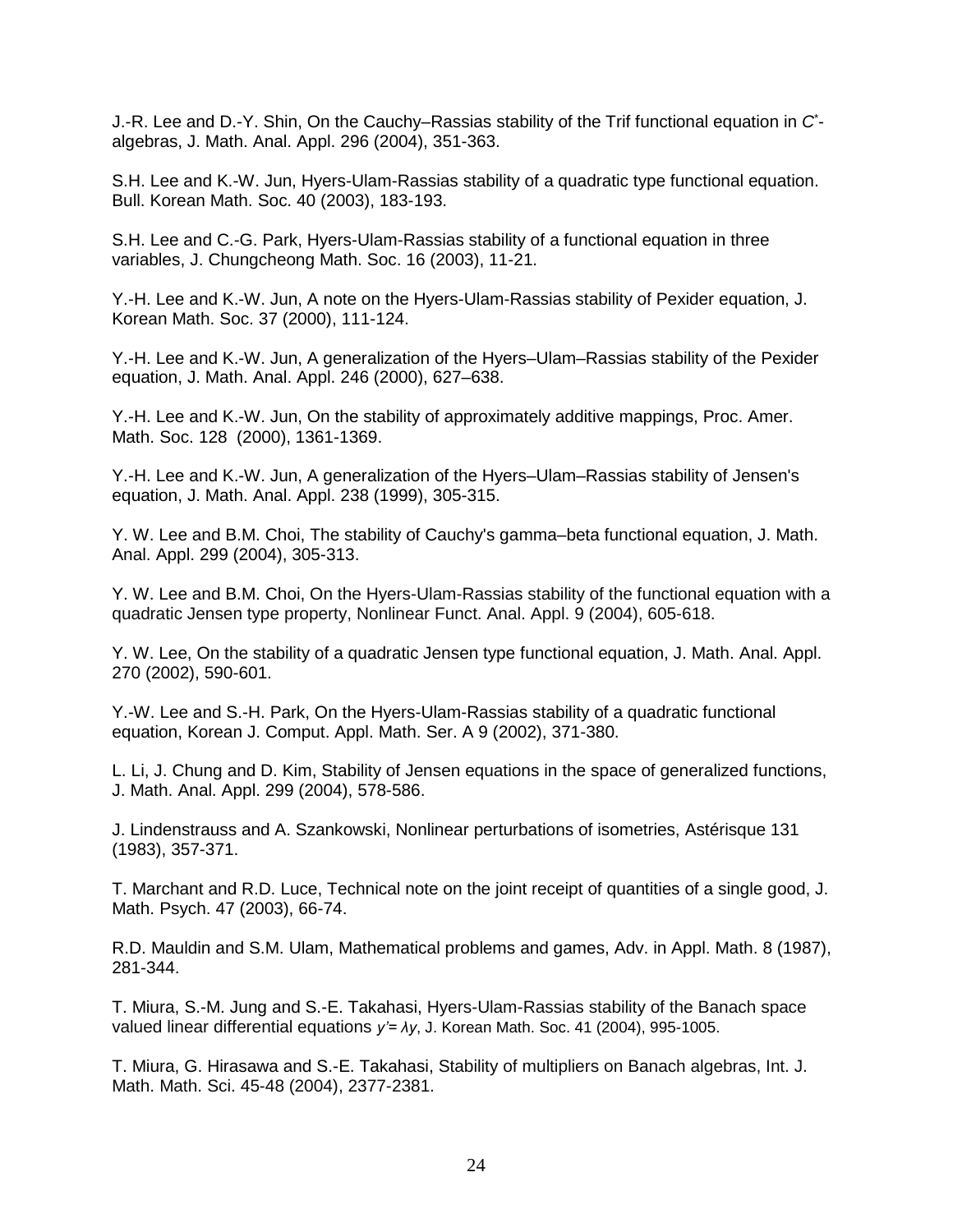T. Miura, G. Hirasawa and S.-E. Takahasi, Ger-type and Hyers-Ulam stabilities for the first-order linear differential operators of entire functions, Int. J. Math. Math. Sci. 21-24 (2004), 1151-1158.

T. Miura, S. Miyajima and S.-E. Takahasi, A characterization of Hyers-Ulam stability of first order linear differential operators, J. Math. Anal. Appl. 286 (2003), 136-146.

T. Miura, S. Miyajima and S.-E. Takahasi, Hyers-Ulam stability of linear differential operator with constant coefficients, Math. Nach. 258 (2003), 90-96.

T. Miura, On the Hyers-Ulam stability of a differentiable map, Sci. Math. Japan 55 (2002) 17-24.

T. Miura, S.-E. Takahasi and H. Choda, On the Hyers-Ulam stability of real continuous function valued differentiable map. Tokyo J. Math. 24 (2001), 467-476.

T. Miura, S.-E. Takahasi and H. Choda, On Hyers-Ulam stability of differentiable mapping that take the value of real continuous functions, S<sup>-</sup>urikaisekikenky<sup>-</sup>usho K<sup>-</sup>oky<sup>-</sup>uroku 1136 (2000), 124-132.

G.H. Moore, The axiomization of linear algebra 1875-1940, Hist. Math. 22 (1995), 262-303.

G.A. Munoz, Y. Sarantopoulos and A. Tonge, Complexifications of real Banach spaces, polynomials and multilinear maps, Studia Math. 134 (1999), 1-33.

C. T. Ng and K. Nikodem, On Approximately Convex Functions, Proc. Amer. Math. Soc. 118 (1993), 103-108.

K. Nikodem and S.Z. Wa¸sowicz, A sandwich theorem and Hyers-Ulam stability of affine functions, Aequationes Math. 49 (1995), 160-164.

M.A. Noor, Multivalued quasi variational inclusions and implicit resolvent equations, Nonlinear Anal., 48 (2002), 159-174.

M.A. Noor and Th.M. Rassias, Projection methods for monotone variational inequalities, J. Math. Anal. Appl. 237 (1999), 405-412.

M.A. Noor, Set-valued mixed quasi-variational inequalities and implicit resolvent equations, Math. Comp. Modelling 29 (1999), 1-11.

M.A. Noor, Generalized multivalued quasi-variational inequalities (II), Comput. Math. Appl. 35 (1998), 63-78.

S.-Q. Oh and C.-G. Park, Linear functional equations in Hilbert module, Taiwanese J. Math. 7 (2003), 441-448.

M. Omladič and P. Šemrl, On nonlinear perturbations of isometries, Math. Ann. 303 (1995), 617- 628.

Z. Páles, On approximately convex functions, Proc. Amer. Math. Soc. 131 (2003), 243-252.

Z. Páles, Hyers-Ulam stability of the Cauchy functional equation on square-symmetric groupoids, Publ. Math. Debrecen 58 (2001), 651-666.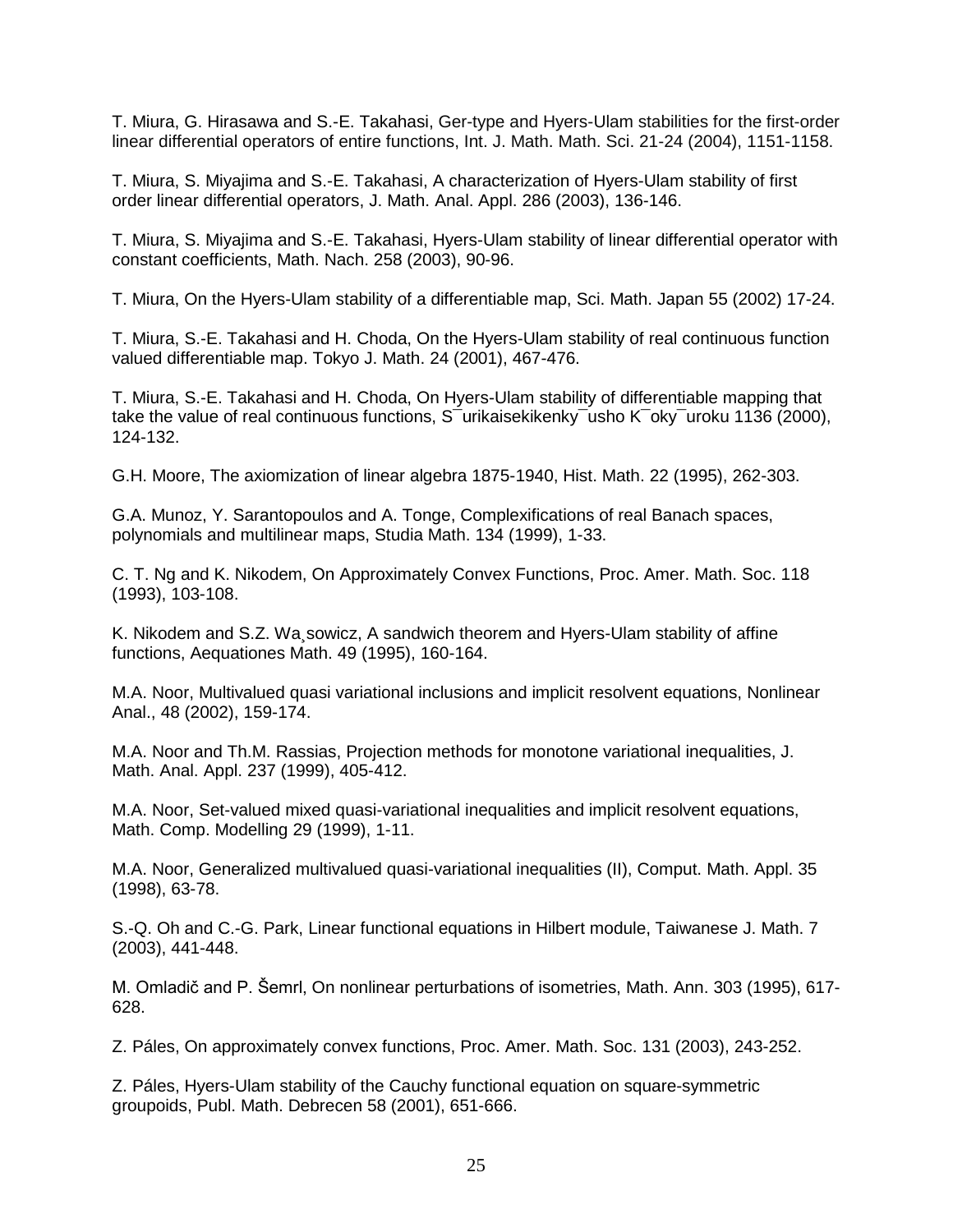Z. Páles, P. Volkmann and R.D. Luce, Hyers-Ulam stability of functional equations with a square-symmetric operation, Proc. Natl. Acad. Sci. USA 95, 12772-12775.

C. Park, J. Park, and J. Shin, Hyers-Ulam-Rassias stability of quadratic functional equations in Banach modules over a *C*\*-algebra, Chinese Ann. Math. Ser. B 24 (2003), 261-266.

C.-G. Park, Multilinear mappings in Banach modules over a *C*\*-algebra, Indian J. Pure Appl. Math. 35 (2004), 183-192.

C.-G. Park, Universal Jensen's Equations in Banach Modules over a C\*-Algebra and Its Unitary Group, Acta Math. Sin. 20 (2004), 1047-1056.

C.-G. Park, Stability of linear functional equations in Banach modules, Tamkang J. Math 35 (2004), 29-36.

C.-G. Park, Hyers-Ulam-Rassias stability of an even functional equation in four variables, Kyungpook Math. J. 44 (2004), 299-304.

C.-G. Park, Lie ∗ -homomorphisms between Lie *C*\*-algebra s and Lie ∗ -derivations on Lie *C*\* algebras, J. Math. Anal. Appl. 293 (2004), 419-434.

C.-G. Park, On the Hyers–Ulam–Rassias stability of generalized quadratic mappings in Banach modules, J. Math. Anal. Appl. 291 (2004), 214-223.

C.-G. Park, On an approximate automorphism on a *C\**-algebra, Proc. Amer. Math. Soc. 132 (2004), 1739-1745.

C.-G. Park, Measuring dimensions of manufacturing flexibility, Nonlinear Anal. 57 (2004), 713- 722.

C.-G. Park, Stability of linear operators in a Hilbert module, Soochow J. Math. 29 (2003), 283- 291.

C.-G. Park, Modified Trif's functional equations in Banach modules over a C\*-algebra and approximate algebra homomorphisms, J. Math. Anal. Appl. 278 (2003), 93-108.

C.-G. Park, Linear functional equations in Banach modules over a C\*-algebra, Acta Appl. Math. 77 (2003), 125-161.

C.-G. Park and H.-J. Wee, Linear mappings, quadratic mappings and cubic mappings in normed spaces, J. Korea Soc. Math. Educ. Ser. B: Pure Appl. Math. 10 (2003),185-192.

C.-G. Park and W.-G. Park, On the stability of the Jensen's equation in a Hilbert module, Bull. Korean Math. Soc. 40 (2003), 53-61.

C.-G. Park, On the stability of the quadratic mapping in Banach modules, J. Math. Anal. Appl. 276, (2002), 135-144.

C.-G. Park, On the stability of the linear mapping in Banach modules, J. Math. Anal. Appl. 275 (2002), 711-720.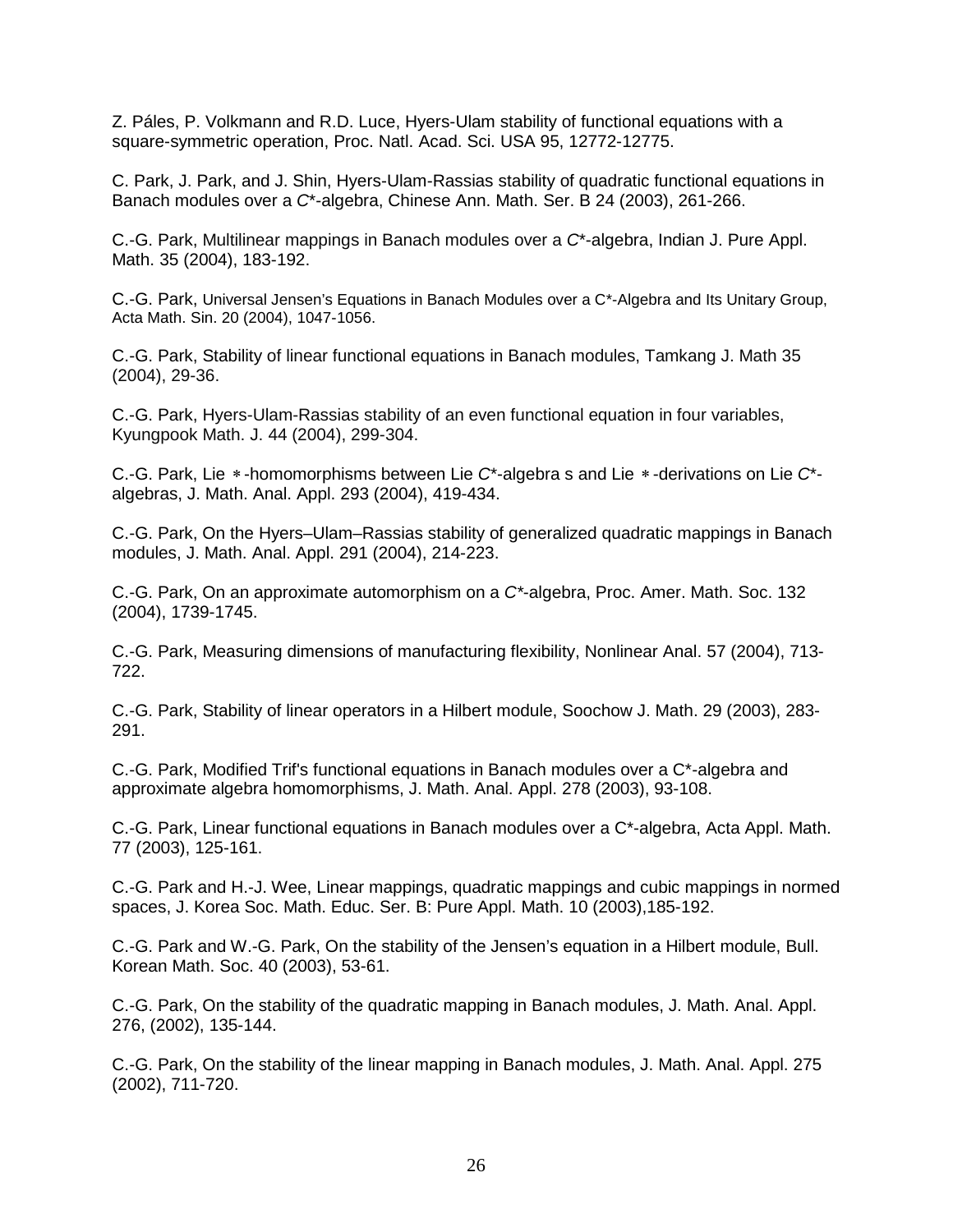C.-G. Park, Functional equations in Banach modules, Indian J. Pure Appl. Math. 33 (2002), 1077-1086.

C.-G. Park and J.-K. Shin, Generalized Jensen's equations in Banach modules, Indian J. Pure Appl. Math. 33 (2002), 1867-1875.

C.-G. Park and W.-G. Park, On the Jensen's equation in Banach modules, Taiwanese J. Math. 6 (2002), 523-532.

C.-G. Park and H.-J. Wee, Linear operators in Banach modules over a C\*-algebra and its unitary group, J. Chungcheong Math. Soc. 15 (2002), 53-60.

C.-G. Park and W.-G. Park, On the Hyers-Ulam-Rassias stability of the Jensen's equation in Banach modules, J. Chungcheong Math. Soc. 14 (2001), 48-57.

C.-G. Park and W.-G. Park, On the stability of the Jensen's functional equation in Banach modules, J. Chungcheong Math. Soc. 14 (2001), 15-19.

C.-G. Park, On the stability of the linear mapping in Banach modules, J. Math. Anal. Appl. 275 (2000), 711-720.

K.-H. Park and Y.-S. Jung, Stability of a cubic functional equation on groups, Bull. Korean Math. Soc. 41 (2004), 347-357.

K.-H. Park, G.-H. Kim, and Y.-W. Lee, Hyers-Ulam stability of homogeneous functional equations, Korean J. Comput. Appl. Math. Ser. A 8 (2001), 569–580.

D. Popa, Functional inclusions on square-symmetric groupoids and Hyers-Ulam stability, Math. Inequal. Appl. 7 (2004), 419-428.

D. Popa, Hyers-Ulam-Rassias stability of the general linear equation, Nonlinear Funct. Anal. Appl. 7 (2002), 581-588.

A. Prástaro and Th. M. Rassias, Ulam stability in geometry of PDE's, Nonlinear Func. Anal. & Appl. 8 (2003), 259-278.

A. Prástaro and Th. M. Rassias, A geometric approach of the generalized of d' Alembert equation, J. Comput. Appl. Math. 113 (2000), 93-122.

A. Prástaro and Th. M. Rassias, A geometric approach to a noncommutative generalized d' Alembert equation, C. R. Acad. Sci. Paris Sér. I Math. 330 (2000), 545-550.

A. Prástaro and Th. M. Rassias, On the set of solutions of the generalized d' Alembert equation, C. R. Acad. Sci. Paris Sér. I Math. 328 (1999), 389-394.

A. Prástaro and Th. M. Rassias, A geometric approach to an equation of J. D' Alembert, Proc. Amer. Math. Soc. 123 (1995), 1597-1606.

S. Qian, *ε*-isometric embeddings, Proc. Amer. Amth. Soc. 123 (1995), 1797-1803.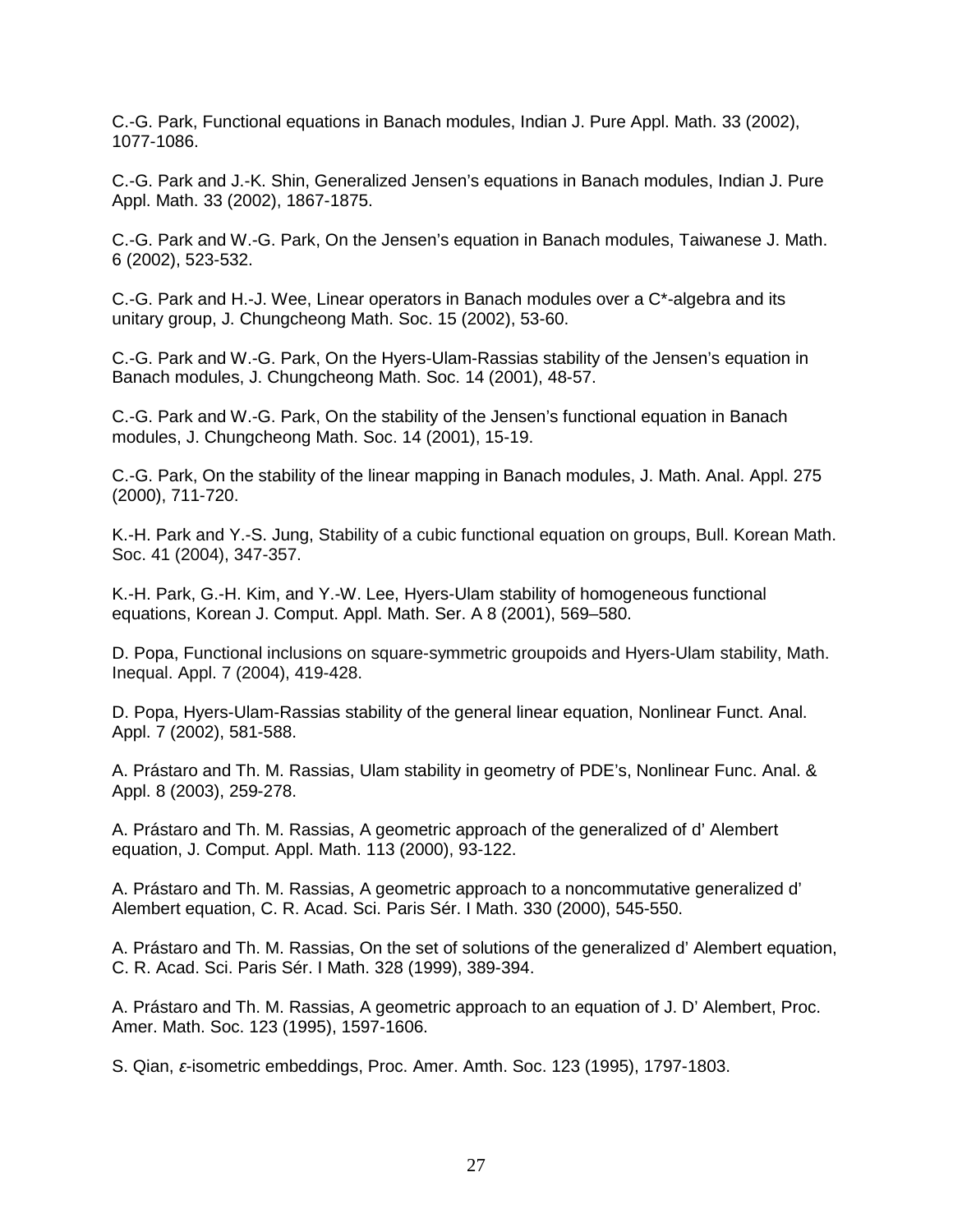J.M. Rassias, Asymptotic behavior of mixed type functional equations, Aust. J. Math. Anal. Appl. 1 (2004), article 10.

J.M. Rassias and M.J. Rassias, On the Ulam stability of Jensen and Jensen type mappings on restricted domains, J. Math. Anal. Appl. 281 (2003), 516-524.

J.M. Rassias, On the Hyers-Ulam stability problem for quadratic multi-dimensional mappings, Aequat. Math. 64 (2002), 62-69.

J.M. Rassias, On the Hyers-Ulam stability problem for quadratic multi-dimensional mappings on the Gaussian plane, Southheast Asian Bull. Math. 26 (2002), 483-502.

J.M. Rassias, On the Ulam stability of mixed type mappings on restricted domains, J. Math. Anal. Appl. 276 (2002), 747-762.

J.M. Rassias, Solution of a quadratic stability Hyers-Ulam type problem, Ricerche Mat. 50 (2001), 9-17.

J.M. Rassias, Hyers-Ulam stability for a quadratic functional equation in several variables, J. Indian Math. Soc. (N.S.) 68 (2001), 65-73.

J.M. Rassias and M.J. Rassias, On the Hyers-Ulam stability of quadratic mappings, J. Indian Math. Soc. (N.S.) 67 (2000), 133-136.

J.M. Rassias, Solution of the Ulam stability problem for Euler-Lagrange quadratic mappings, J. Math. Anal. Appl. 220, 613-639.

J.M. Rassias, On the stability of the Euler-Lagrange functional equation, C.R. Acad. Bulgare Sci. 45 (1992), 17-20.

J.M. Rassias, Solution of a problem of Ulam, J. Aprrox. Theory 57 (1989), 268-273.

M. Th. Rassias, Solution of a functional equation problem of Steven Butler, Octogon Math. Mag. 12 (2004), 152-153.

Th.M. Rassias and P. Wagner, Volume preserving mappings in the spirit of the Mazur-Ulam theorem, Aequat. Math. 66 (2003), 85-89.

Th.M. Rassias and S. Xiang, On the stability of approximate isometries, Tamsui Oxf. J. Math. Sci. 18 (2002), 45-56.

Th.M. Rassias and S. Saitoh, The Pythagorean theorem and linear mappings, Panamer. Math. J. 12 (2002), 1-10.

Th.M. Rassias, A new generalization of a theorem of Jung for the orthogonality equation, Appl. Anal. 81 (2002), 163-177.

Th.M. Rassias, Isometries and approximate isometries, Int. J. Math. Math. Sci. 25 (2001), 73- 91.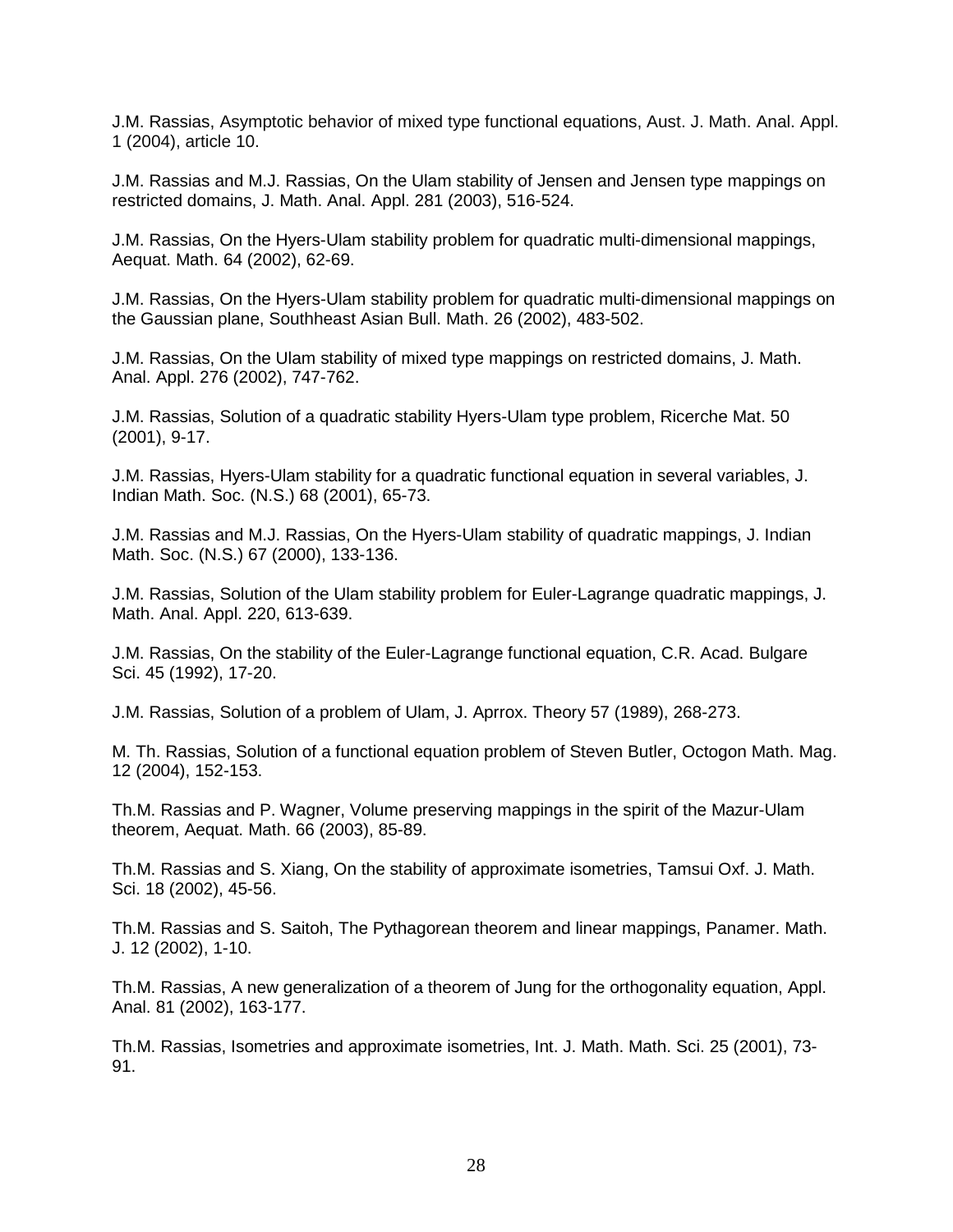Th.M. Rassias, On the A.D. Aleksandrov problem of conservative distances and the Mazur-Ulam theorem. Nonlinear Anal. 47 (2001), 2597-2608.

Th.M. Rassias and S. Xiang, On approximate isometries in Banach spaces, Nonlinear Func. Anal. & Appl. 6 (2001), 291-300.

Th.M. Rassias and S. Xiang, On mappings with conservative distances and the Mazur-Ulam theorem, Publ. Elektroteh. Fak. Univ. Beogr. Ser. Mat. 11 (2000), 1-8.

Th.M. Rassias and S. Xiang, On Mazur-Ulam theorem and mappings which preserve distances, Nonlinear Func. Anal. & Appl. 5 (2000), 61-66.

Th.M. Rassias, The problem of S. M Ulam for approximately multiplicative mappings, J. Math. Anal. Appl. (2000) 246, 352-378.

Th.M. Rassias, On Hille's functional equations, Robinson's functional equation and related functional equations, Panamer. Math. J. 10 (2000), 83-98.

Th.M. Rassias, On the stability of functional equations in Banach spaces, J. Math. Anal. Appl. 251 (2000), 264-284.

Th.M. Rassias, On the stability of functional equations and a problem of Ulam, Acta Appl. Math. 62 (2000), 23-130.

Th.M. Rassias, Properties of isometric mappings, J. Math. Anal. Appl. 235 (1999), 108-121.

Th.M. Rassias, New Approaches in Nonlinear Analysis, Hadronic Press Inc., Florida, 1999.

Th.M. Rassias and K. Shibata, Variational problem of some quadratic functionals in complex analysis, J. Math. Anal. Appl. 228 (1998), 234-253.

Th.M. Rassias, Properties of isometries and approximate isometries, in: Recent Progress in Inequalities, Kluwer, 1998, pp. 341-379.

Th.M. Rassias, Nonlinear Mathematical Analysis and Applications, Hadronic Press Inc., Florida, 1998.

Th.M. Rassias, Approximation Theory and Applications, Hadronic Press Inc., Florida, 1998.

Th.M. Rassias, Properties of isometries and approximate isometries, in: Recent Progress in Inequalities, Kluwer Academic Publishers, Dordrecht, 1998, pp. 341-379.

Th.M. Rassias, Inner Product Spaces and Applications, Addison Wesley Longman, Pitman Research Notes in Mathematics Series, No. 376, 1997.

Th.M. Rassias and J. Šimša, Finite Sums Decompositions in Mathematical Analysis, John Wiley & Sons, 1995.

Th.M. Rassias and J. Tabor, Stability of Mappings of Hyers–Ulam Type, Hadronic Press Inc., Palm Harbor, FL, 1994.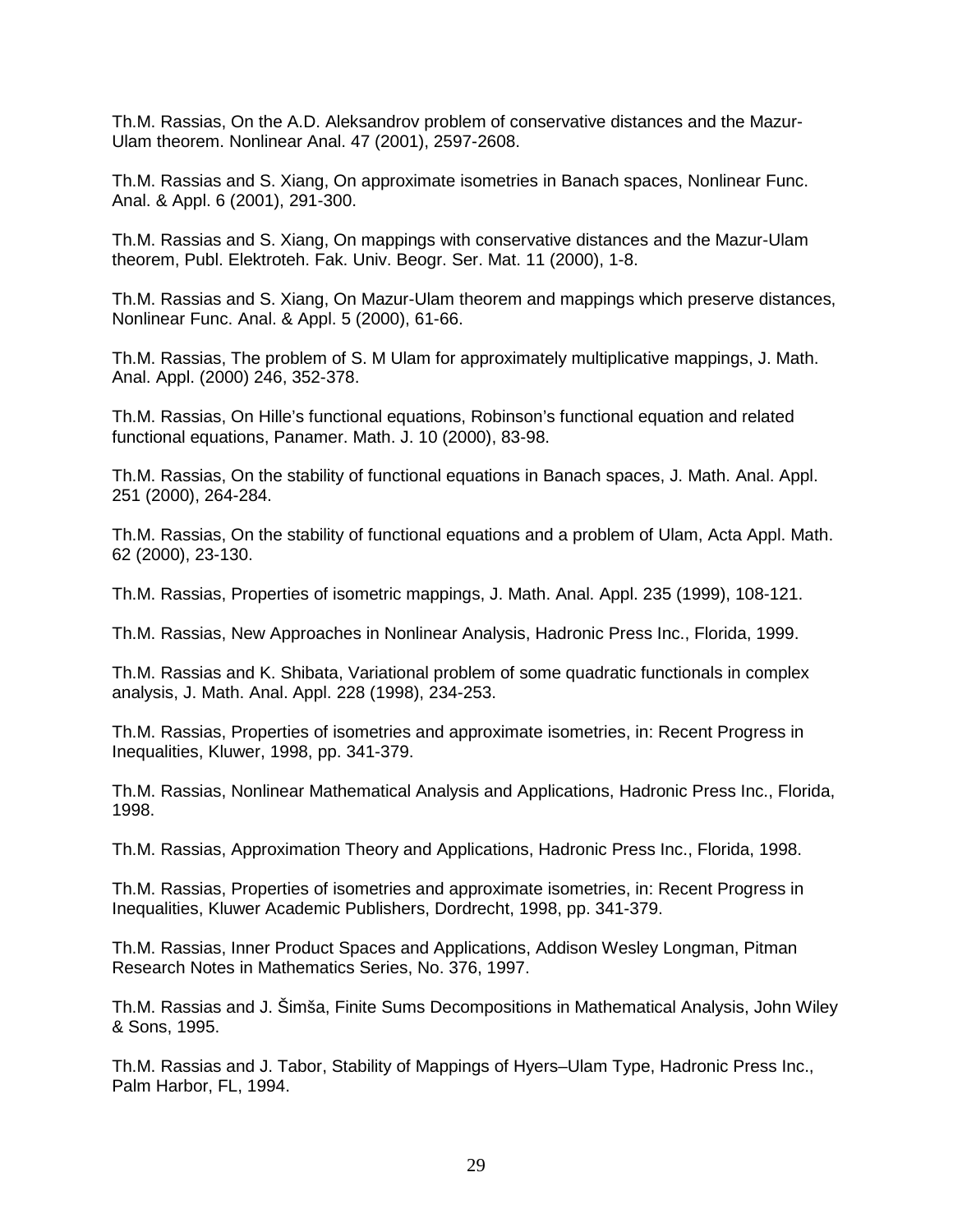Th.M. Rassias and J. Tabor, On approximately additive mappings in Banach spaces, in: Stability of Mappings of Hyers-Ulam Type. (Th. M. Rassias and J. Tabor, eds.), Hadronic Press Inc., Palm Harbor, FL, 1994, pp. 127-134.

Th.M. Rassias and P. Šemrl, On the Hyers–Ulam stability of linear mappings, J. Math. Anal. Appl. 173 (1993), 325–338.

Th.M. Rassias and P. Šemrl, On the Mazur-Ulam theorem and the Aleksandrov problem for unit distance preserving mappings, Proc. Amer. Math. Soc. 118 (1993), 919-925.

Th.M. Rassias and J. Tabor, What is left of Hyers–Ulam stability?, J. Natur. Geom. 1 (1992), 65- 69.

Th.M. Rassias and P. Šemrl, On the the behavior of mappings which does not satisfy Hyers– Ulam stability, Proc. Amer. Math. Soc. 114 (1992), 989-993.

Th.M. Rassias, On a modified Hyers-Ulam sequence, J. Math. Anal. Appl. 158 (1991), 106-113.

Th.M. Rassias, Seven problems in mathematical analysis, in: Topics in Mathematical Analysis, World Scientific Publ. Co., Singapore, 1989, pp. 965-973.

Th.M. Rassias, On the stability mappings, Rend. Sem. Mat. Fis. Milano 58 (1988), 91-99.

Th.M. Rassias, Research problems on nonlinear equations, in: Nonlinear Analysis, World Scienctific Publ. Co., Singapore, 1989, pp. 545-557.

Th.M. Rassias, Topics in Mathematical Analysis. A volume dedicated to the memory of A.L. Cauchy, World Scientific Pub. Co., Singapore, 1989.

Th.M. Rassias, The stability of linear mappings and some problems on isometries, in: Proceedings of the International Conference on Mathematical Analysis and its Applications, Kuwait 1985, Pergamon Press, Oxford, 1988, pp. 175-184.

Th.M. Rassias, Nonlinear Analysis, World Scientific Publ. Co., Singapore, 1987.

Th.M. Rassias, Global Analysis-Analysis on Manifolds. Dedicated to Marston Morse, 1892- 1976, Teuber-Texte zür Mathematik, Band 57, Leipzig, 1983.

Th.M. Rassias, On the Stability of the Linear Mapping in Banach Spaces, Proc. Amer. Math. Soc. 72 (1978), 297-300.

I.Z. Ruzsa, On the concentration of additive functions, Acta Math. Acad. Sci. Hungar. 36 (1980), 215-232.

P.K. Sahoo, Hyers-Ulam stability of an Abel functional equation, in: Stability of Functional Equations of Ulam-Hyers-Rassias Type (Stefan Czerwik, ed.), Hadronic Press Inc., Palm Harbor, FL, 2003, 143-149.

F.C. Sánchez, Quasi-additive mappings, J. Math. Anal. Appl. 290 (2004), 263-270.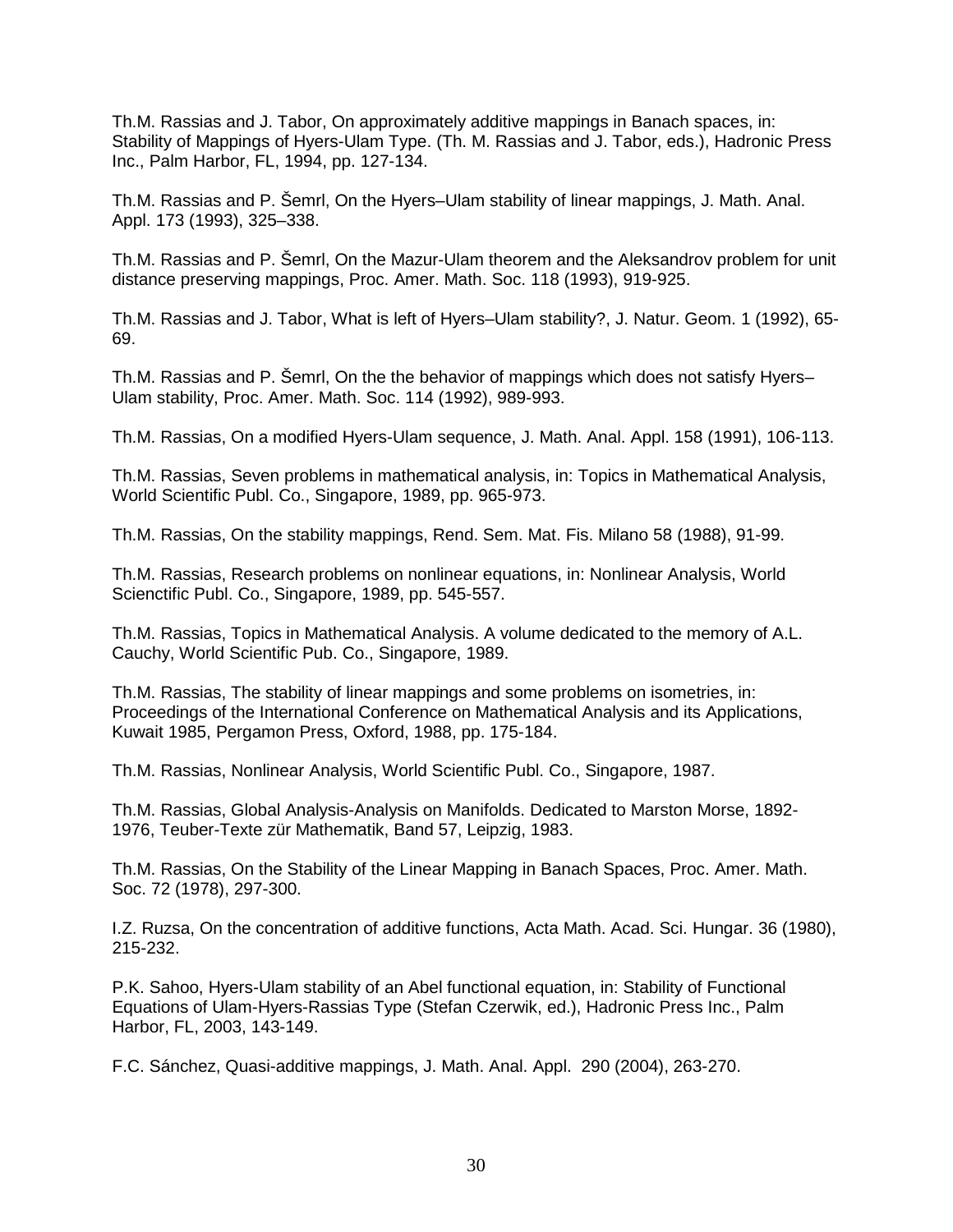F.C. Sánchez, The singular case in the stability of additive functions, J. Math. Anal. Appl. 268 (2002), 498-516.

F.C. Sánchez, Nearly convex functions, perturbations of norms and K-spaces, Proc. Amer. Math. Soc. 129 (2001), 753-758.

F.C. Sánchez, Stability of additive mappings on large subsets, Proc. Amer. Math. Soc. 128 (2000), 1071-1077.

P. Santucci and M. Väth, On the definition of eigenvalues for nonlinear operators, Nonlinear Anal., 40 (2000), 565-576.

G. Schneider and C.E. Wayne, The long-wave limit for the water wave problem. I. The case of zero surface tension. Comm. Pure Appl. Math 53 (2000), 1475-1535.

P. Šemrl and J. Väisälä, Nonsurjective nearisometries of Banach spaces, J. Funct. Anal. 198 (2003), 268-278.

P. Šemrl, Hyers-Ulam stability of isometries on Banach spaces. Aequat. Math. 58 (1999), 157- 162.

P. Šemrl, Hyers-Ulam stability of isometries, Houston J. Math. 24 (1998), 699-706.

P. Šemrl, Approximately linear functionals on Hilbert spaces, J. Math. Anal. Appl. 226 (1998), 466-472.

P. Šemrl, The functional equation of multiplicative derivation is superstable on standard operator algebras, Integral Equations and Oper. Theory 18 (1994), 118-122.

P. Šemrl, The stability of approximately additive functions, in: Stability of Mappings of Hyers-Ulam Type. (Th. M. Rassias and J. Tabor, eds.), Hadronic Press Inc., FL, 1994, pp. 135-140.

A.I. Shtern, A criterion for the second real continuous bounded cohomology of a locally compact group to be finite-dimensional, Acta Appl. Math 68 (2001), 105-121.

A.I. Shtern, Quasirepresentations and pseudorepresentations, Funct. Anal. Appl. 25 (1991), 140-143.

E.V. Shulman, Group representations and stability of functional equations, J. London Math. Soc. (2) 54 (1996), 111-120.

F. Skof, On the stability of functional equations on a restricted domain and a related topic, in: Stability of Mappings of Hyers-Ulam type. (Th. M. Rassias and J. Tabor, eds.), Hadronic Press Inc., FL, 1994, pp 141-151.

W. Song, Characterizations of some remarkable classes of cones, J. Math. Anal. Appl. 279 (2003), 308-316.

M. Studniarski and A.W.A Taha, Stability properties of weak sharp minima, Control Cybern. 32 (2003), 351-359.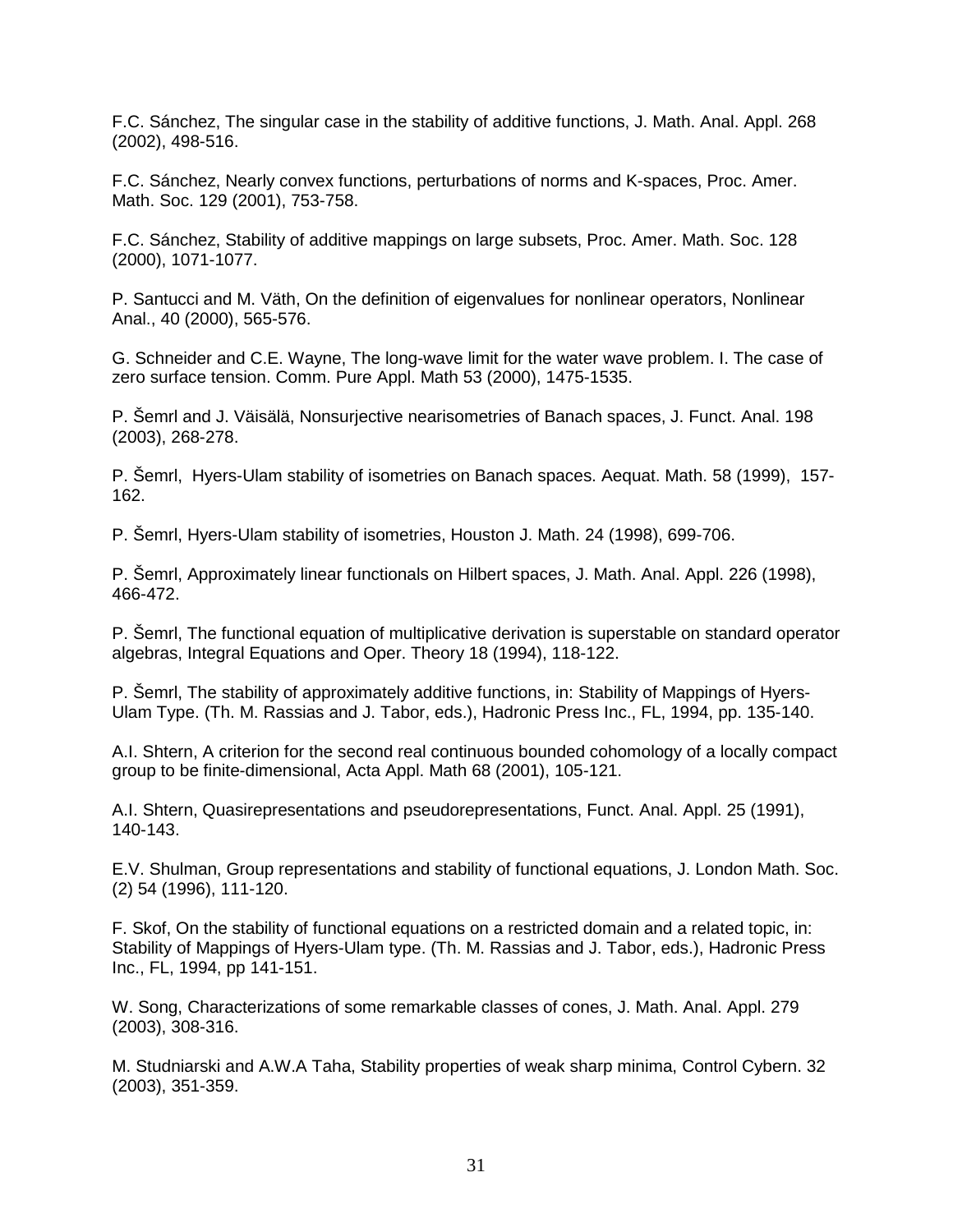L. Székelyhidi, Monomial selections of set-valued maps, Aequat. Math. 58 (1999), 214-222.

L. Székelyhidi, Frechet's equation and Hyers theorem on noncommutative semigroup, Annal. Pol. Math. XLVIII (1998), 183-189.

L. Székelyhidi, On a characterization of linear operators, Acta Math. Hungar. 71 (1996), 293- 295.

L. Székelyhidi, Stability properties of functional equations in several variables, Publ. Math. Debrecen 47 (1995), 95-100.

L. Székelyhidi, On a characterization of linear operators, in: Stability of Mappings of Hyers-Ulam Type. (Th. M. Rassias and J. Tabor, eds.), Hadronic Press Inc., FL, 1994, pp. 153-156.

L. Székelyhidi, The stability of homogeneous functions, J. Univ. Kuwait 20 (1993), 159-162.

L. Székelyhidi, Stability properties of functional equations describing the scientific laws, J. Math. Anal. Appl. 150 (1990), 151-158.

L. Székelyhidi, The stability of the sine and cosine functional equations, Proc. Amer. Math. Soc. 110 (1990), 109-115.

L. Székelyhidi, An abstract superstability theorem, Abh. Math. Sem. Univ. Hamburg 59 (1989), 81-83.

L. Székelyhidi, Stability of some functional equations in economics, Rend. Sem. Mat. Fis. Milano 58 (1988), 164-176.

L. Székelyhidi, Fréchet's equation and Hyers theorem on noncommutative semigroups, Ann. Polon. Math. 48 (1988), 183-189.

L. Székelyhidi, Remarks on Hyers's theorem, Publ. Math. Debrecen 34 (1987), 131-135.

L. Székelyhidi, Note on Hyer's theorem. C.R. Math. Rep. Acad. Sci. Canada 8 (1986), 127-129.

L. Székelyhidi, The stability of d'Alembert-type functional equations, Acta Sci. Math. 44 (1982), 313-320.

J. Tabor and J. Tabor, On the sets of exact and approximate solutions, J. Math. Anal. Appl. 285 (2003), 528-536.

J. Tabor, Ideally convex sets and Hyers theorem, Funkcial. Ekvac. 43 (2000), 121-125.

J. Tabor, A general stability result in the class of Lipschitz functions, Publ. Math. Debrecen 55 (1999), 385-394.

J. Tabor, On approximately linear mappings, in: Stability of Mappings of Hyers-Ulam Type. (Th. M. Rassias and J. Tabor, eds.), Hadronic Press Inc., FL, 1994, pp. 157-163.

H. Takagi, T. Miura and S.-E. Takahasi, The Hyers-Ulam stability of a weighted composition operator on a uniform algebra, J. Nonlinear Convex Anal. 5 (2004), 43-48.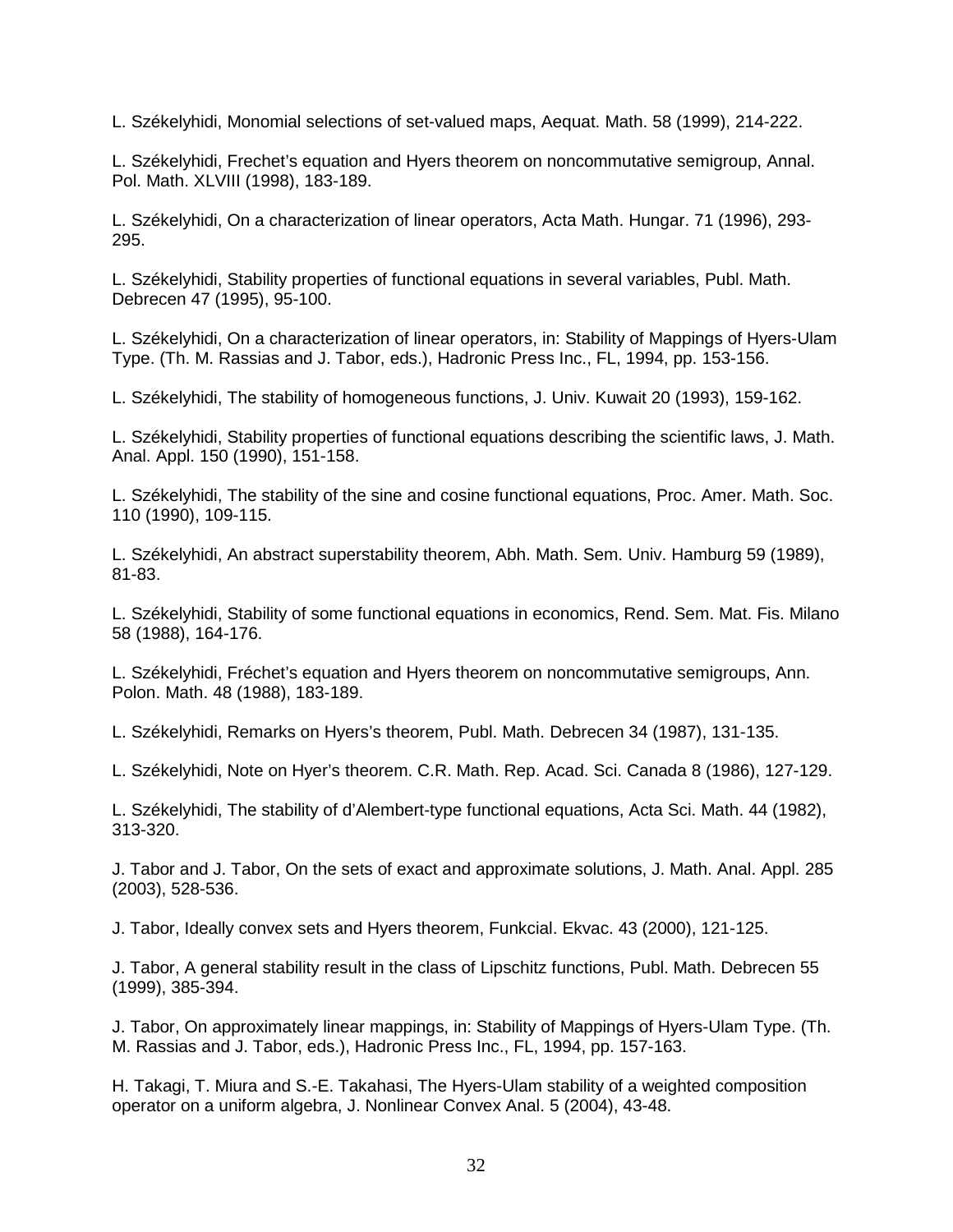S.-E. Takahasi, H. Takagi, T. Miura, S. Miyajima, The Hyers-Ulam stability constants of first order linear differential operators, J. Math Anal. & Appl. 296 (2004), 403-409.

S.-E. Takahasi, T. Miura, and S. Miyajima, On the Hyers-Ulam stability of the Banach spacevalued differential equation  $y' = \lambda y$ . Bull. Korean Math. Soc. 39 (2002), 309-315.

B.S. Tam, A cone-theoretic approach to the spectral theory of positive linear operators: The finite-dimensional case, Taiwanese J. Math. 5 (2001), 207-277.

T. Trif, Hyers-Ulam-Rassias stability of a quadratic functional equation, Bull. Korean Math. Soc. 40 (2003), 253-267.

T. Trif, On the superstability of certain functional equations, Demonstrario Math. 35 (2002), 813- 820.

T. Trif, On the stability of a functional equation deriving from an inequality of Popoviciu for convex functions, J. Math. Anal. Appl. 272 (2002), 604-616.

T. Trif, A generalization of the Hyers–Ulam–Rassias stability of the Popoviciu functional equation, Nonlinear Funct. Anal. Appl. 7 (2002), 45–54.

T. Trif, On the stability of a general gamma-type functional equation, Publ. Math. Debrecen 60 (2002), 47-61.

T. Trif, Hyers-Ulam-Rassias stability of a Jensen type functional equation, J. Math. Anal. Appl. 250 (2000), 579–588.

J. Väisälä, Isometric approximation property in Euclidean spaces, Israel J. Math. 128 (2002), 1- 27.

J.S. Ume and Y.-H. Kim, Some mean values related to the quasi-arithmetic mean, J. Math. Anal. Appl. 252 (2000), 167-176.

M. Väth, Coepi maps and generalizations of the Hopf extension theorem, Topo. Appl. 131 (2003), 79-99.

M. Väth, Coincidence points of function pairs based on compactness properties, Glasg. Math. J. 44 (2002), 209-230.

M. Väth, The Furi-Martelli-Vignoli spectrum vs. the phantom, Nonlinear Anal. 47 (2001), 2237- 2248.

M. Väth, On the connection of degree theory and 0-epi maps, J. Math. Anal. Appl. 257 (2001), 223-237.

I.A. Vestfrid, Almost surjective epsilon-isometries of Banach spaces, Colloq. Math. 100 (2004), 17-22.

J. Wang, On the generalizations of the Hyers-Ulam-Rassias stability of Cauchy equations, Acta Anal. Funct. Appl. 4 (2002), 294-300.